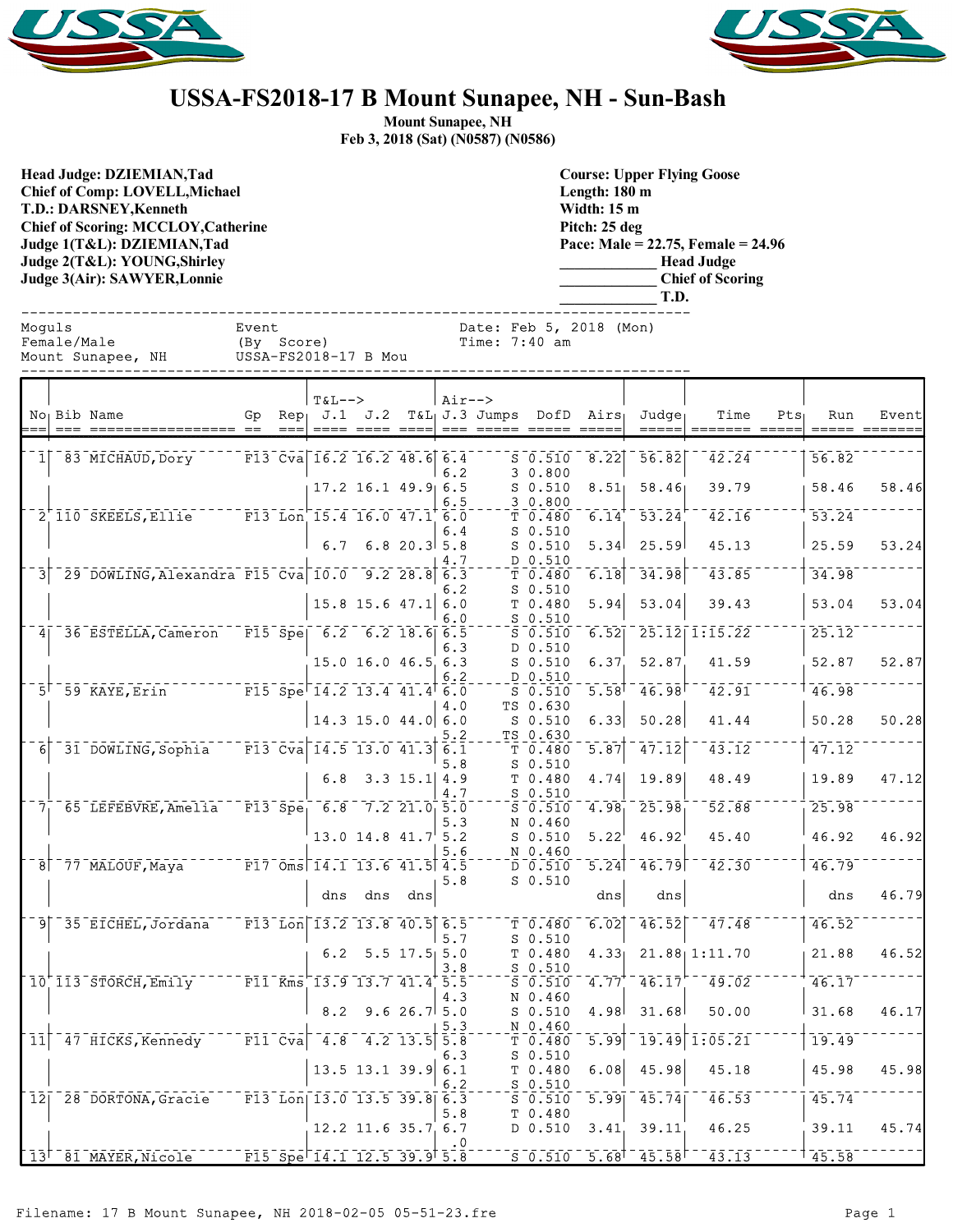Female/Male (By Score) Time: 7:40 am Mount Sunapee, NH USSA-FS2018-17 B Mou

|                  | No Bib Name                                                                                  | Gp | <b>T&amp;L--&gt;</b>                                            |                            |                               | $Air--$    | Rep $J.1$ $J.2$ T&L J.3 Jumps DofD Airs<br>===, ==== ==== ====, === ===== === |                                 |                   | Judge                                | Time<br>=====, ======= =====, ===== ===                                                                          | Pts | Run                | Event |
|------------------|----------------------------------------------------------------------------------------------|----|-----------------------------------------------------------------|----------------------------|-------------------------------|------------|-------------------------------------------------------------------------------|---------------------------------|-------------------|--------------------------------------|------------------------------------------------------------------------------------------------------------------|-----|--------------------|-------|
|                  |                                                                                              |    |                                                                 | $13.4$ $12.7$ $39.2$ $5.2$ |                               | 5.7<br>5.8 |                                                                               | T 0.480<br>$S$ 0.510<br>T 0.480 | 5.43'             | 44.58                                | 43.21                                                                                                            |     | 44.58              | 45.58 |
|                  | 14 57 JOYCE, Paige FI5 Sgb 15.1 12.0 40.7 5.7                                                |    |                                                                 |                            |                               |            |                                                                               | $S$ 0.510<br>N 0.460            |                   | $4.83$ <sup>-</sup> $45.48$          | $\overline{41.91}$                                                                                               |     | 45.48              |       |
|                  |                                                                                              |    |                                                                 | $13.8$ 11.6 38.1           |                               | 4.2<br>5.0 |                                                                               | $S$ 0.510                       | 4.84              | 42.94                                | 41.25                                                                                                            |     | 42.94              | 45.48 |
|                  | 15 56 JOYCE, Lauren F15 Sgb 4.9 4.2 13.7 5.3                                                 |    |                                                                 |                            |                               | 4.5        |                                                                               | D 0.510<br>D 0.510              |                   | $\overline{5.35}$ 19.00              | 49.32                                                                                                            |     | 19.00              |       |
|                  |                                                                                              |    |                                                                 | 13.1 13.4 39.8 5.0         |                               | 5.2        |                                                                               | $S_0.510$<br>D 0.510            | 5.25              | 45.00                                | 45.80                                                                                                            |     | 45.00              | 45.00 |
|                  | 16 109 SIMON, Valerie                                                                        |    | $\overline{F15}$ Oms 13.0 13.0 39.0 5.9                         |                            |                               | 5.3        |                                                                               | $S$ 0.510<br>T 0.480            | 5.99              | 44.99                                | 44.77                                                                                                            |     | 44.99              |       |
|                  |                                                                                              |    |                                                                 | $13.8$ 12.4 39.3 4.9       |                               | 6.2        |                                                                               | $S$ 0.510<br>T 0.480            | 5.41              | 44.71                                | 42.89                                                                                                            |     | 44.71              | 44.99 |
|                  | $17 104$ SACHS, Ella $-$ F13 Lon 6.2 5.0 16.8 5.8                                            |    |                                                                 |                            |                               | 6.0        |                                                                               | $S_0.510$<br>T 0.480            | 5.63              |                                      | $\overline{22.43}$ $\overline{1.09.40}$                                                                          |     | 22.43              |       |
|                  |                                                                                              |    |                                                                 | $13.0$ 12.8 38.7 4.5       |                               | 5.6        |                                                                               | $S$ 0.510<br>T 0.480            | 5.11              | 43.81                                | 48.91                                                                                                            |     | 43.81              | 43.81 |
|                  | 18 42 GOODBODY, Hannah F13 Gsr 11.8 13.2 37.5 4.1                                            |    |                                                                 |                            |                               | 5.8        |                                                                               | $S$ 0.510<br>D 0.510            | $\overline{5.35}$ | $-42.85$                             | $\overline{43.37}$                                                                                               |     | 742.85             |       |
|                  |                                                                                              |    |                                                                 | $11.2$ 12.5 35.5 5.0       |                               | 6.4        |                                                                               | $S$ 0.510                       |                   | 40.75                                | 40.59                                                                                                            |     | 40.75              | 42.85 |
|                  |                                                                                              |    |                                                                 |                            |                               | 5.7        |                                                                               | N 0.460<br>$S_0.510$            | 5.20              |                                      |                                                                                                                  |     |                    |       |
|                  | 19 <sup><math>-</math></sup> 19 <sup>-</sup> CEHELSKY, Carly                                 |    | $^{-}$ F15 Wva 13.2 11.2 36.6 5.9                               |                            |                               | 6.3        |                                                                               | N 0.460<br>$S$ 0.510            | $5.92^{T}$        | $\bar{4}\bar{2}\cdot 5\bar{2}$       | 40.23                                                                                                            |     | 42.52              |       |
|                  |                                                                                              |    | 10.7                                                            |                            | 7.927.95.8                    | 5.6        |                                                                               | T 0.480<br>$S$ 0.510            | 5.63              | 33.53                                | 38.82                                                                                                            |     | 33.53              | 42.52 |
| $\bar{2}\bar{0}$ | $T = 7.5 - 5.1 - 18.9$ $4.2$<br>$-26$ DAY, Reeve                                             |    |                                                                 |                            |                               | 6.1        |                                                                               | T 0.480<br>$S$ 0.510            | $\overline{5.12}$ | $\bar{24.02}$                        | 57.27                                                                                                            |     | 24.02              |       |
|                  |                                                                                              |    |                                                                 | $12.0$ 11.6 35.4 4.8       |                               | 5.4        |                                                                               | T 0.480<br>$S$ 0.510            | 5.05              | 40.45                                | 51.87                                                                                                            |     | 40.45              | 40.45 |
|                  | 21 116 WEAVER, Gia F13 Oms 12.8 10.4 34.8 5.0                                                |    |                                                                 |                            |                               | 3.0        |                                                                               | N 0.460<br>$S$ 0.510            | 3.83              | 38.63                                | 53.73                                                                                                            |     | 38.63              |       |
|                  |                                                                                              |    |                                                                 | dns dns dns                |                               |            |                                                                               |                                 | dns               | dns                                  |                                                                                                                  |     | dns                | 38.63 |
|                  | 22 82 MCCLURE, Rayne                                                                         |    | $\overline{F11}$ Lon 10.2 9.8 30.0 4.3                          |                            |                               | 4.9        |                                                                               | N 0.460<br>$S$ 0.510            |                   | $4.46$ <sup>-34.46</sup>             | 57.24                                                                                                            |     | 34.46              |       |
|                  |                                                                                              |    |                                                                 | $11.4$ 10.2 32.4           |                               | 4.8        |                                                                               | N 0.460                         | 4.80              | 37.20                                | 52.89                                                                                                            |     | 37.20              | 37.20 |
|                  | 23 101 ROPER, Maggie F11 Wva 2.7 2.7 8.1 6.1                                                 |    |                                                                 |                            |                               | 5.1        |                                                                               | $S_0.510$<br>$S_0.510$          |                   |                                      | $5.41$ <sup>-</sup> 13.51 1:16.69                                                                                |     | $\overline{13.51}$ |       |
|                  |                                                                                              |    |                                                                 | $10.7$ 10.0 31.0 5.0       |                               | 5.0        |                                                                               | N 0.460<br>N 0.460              | 4.95              | 36.00                                | 56.34                                                                                                            |     | 36.00              | 36.00 |
| $\bar{2}\bar{4}$ | 86 MULCAHY, Gina                                                                             |    | $   \overline{F13}$ $\overline{Wv}$ a $-10.1$ $-9.4$ 29.3 $5.7$ |                            |                               | 5.2        |                                                                               | $S$ 0.510<br>N 0.460            |                   | $5.62 - 34.87$                       | $\overline{51.43}$                                                                                               |     | 34.87              |       |
|                  |                                                                                              |    |                                                                 | 4.6 5.4 15.0 6.0           |                               | 5.9        |                                                                               | $S$ 0.510<br>$S_0.510$          |                   | $5.49$ 20.49                         | 50.07                                                                                                            |     | 20.49              | 34.87 |
|                  | 25 103 SACHS, Chloe F13 Lon 9.2 8.7 26.8 4.3                                                 |    |                                                                 |                            |                               | 5.3        |                                                                               | N 0.460<br>T <sub>0.480</sub>   |                   |                                      | $-4.03$ $-30.88$ $1.09.69$                                                                                       |     | 30.88              |       |
|                  |                                                                                              |    | 8.5                                                             |                            | $9.8$ 27.5 3.9                | 4.3        |                                                                               | N 0.460<br>$T$ 0.480            | 3.84              |                                      | $31.29 \mid 1:05.47$                                                                                             |     | 31.29              | 31.29 |
|                  | 26 44 GROCKI, Molly F13 Gsr 9.9 6.3 24.3 4.1                                                 |    |                                                                 |                            |                               | 4.3        |                                                                               | N 0.460<br>$S = 0.510$          |                   |                                      | $4.34$ <sup>-</sup> 28.64 <sup>--</sup> 57.49                                                                    |     | 28.64              |       |
|                  |                                                                                              |    | 0.8                                                             |                            | $0.1 \quad 1.4 \quad 5.0$     | 4.9        |                                                                               | N 0.460<br>$T$ 0.480            | 4.69              | 6.04                                 | 59.96                                                                                                            |     | 6.04               | 28.64 |
|                  | 27 <sup>+ -</sup> 71 LUPTAKOVA, Suzanna F13 Wva <sup>-</sup> 8.0 - 5.2 19.8 <sup>+</sup> 6.2 |    |                                                                 |                            |                               | 4.5        |                                                                               | $S_0.510$                       |                   |                                      | $\overline{5.82}^+$ $\overline{25.62}$ $\overline{5.18}$                                                         |     | 25.62              |       |
|                  |                                                                                              |    |                                                                 |                            |                               | 5.8        |                                                                               | S 0.510<br>N 0.460              |                   |                                      |                                                                                                                  |     |                    |       |
|                  |                                                                                              |    | 3.9                                                             |                            | 6.1 15.0 $5.2$                | 5.7        |                                                                               | S 0.510<br>N 0.460              |                   | $5.27$ 20.27                         | 52.70                                                                                                            |     | 20.27              | 25.62 |
| $\overline{28}$  | $\overline{60}$ KELSEY, Lila $\overline{15}$ F15 Wva $\overline{7.2}$ 6.8 21.0 4.2           |    |                                                                 |                            |                               | $\cdot$ 0  |                                                                               | N 0.460<br>N 0.460              |                   | $\overline{1.93}$ $\overline{22.93}$ | $-52.39$                                                                                                         |     | 22.93              |       |
|                  |                                                                                              |    | 0.1                                                             |                            | $0.1 \quad 0.3 \mid 5.0$      | 5.7        |                                                                               | N 0.460<br>$S_0.510$            | 5.20              |                                      | 5.50   1:21.15                                                                                                   |     | 5.50               | 22.93 |
|                  | 29 75 MAILLOUX, Kristen F11 Spe 4.9 6.2 16.7 6.1                                             |    |                                                                 |                            |                               | 5.7        |                                                                               | D 0.510                         |                   |                                      | $\overline{S}\,\overline{0.510}\,\overline{0.01_1}\,\overline{22.66_1}\,\overline{1.03.54}\,\overline{0.01_1}\,$ |     | 22.66              |       |
|                  |                                                                                              |    | 0.1                                                             |                            | $0.1 \quad 0.3^{\dagger} 4.5$ | 5.2        |                                                                               | S <sub>0.510</sub><br>N 0.460   | 4.68              |                                      | 4.98 1:16.03                                                                                                     |     | 4.98               | 22.66 |
|                  | 30 50 HOLMES, Paige F15 Wva 4.4 2.4 10.2 5.0                                                 |    |                                                                 |                            |                               | 5.4        |                                                                               | $S_0.510$                       |                   |                                      | $\sqrt{N}$ 0.460 $\sqrt{5.05}$ 15.25 1.00.64                                                                     |     | 115.25             |       |
|                  |                                                                                              |    |                                                                 | 1.9 3.4 7.9 5.0            |                               |            |                                                                               | N 0.460                         |                   |                                      | $4.79$ 12.74 1:03.71                                                                                             |     | 12.74              | 15.25 |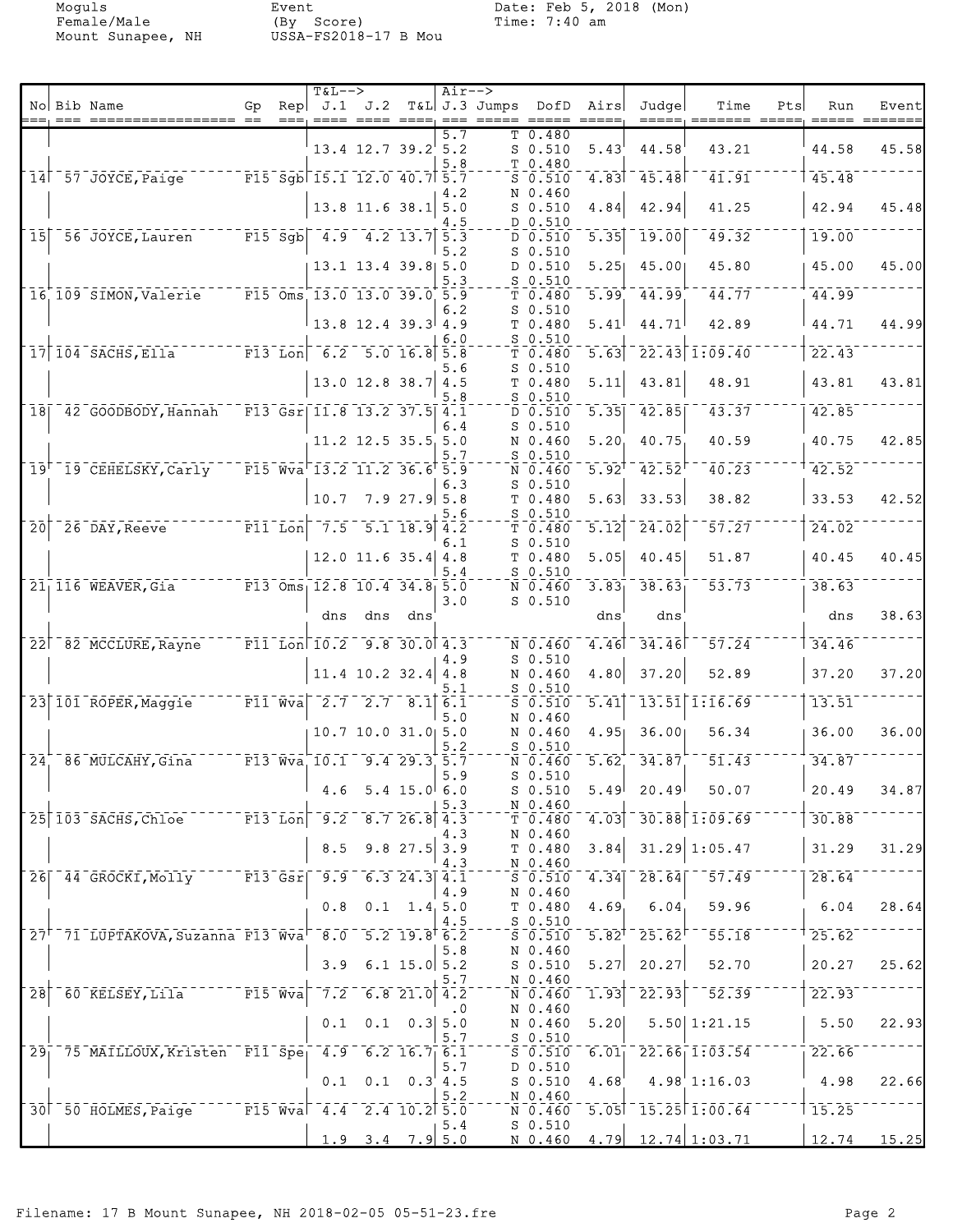Female/Male (By Score) Time: 7:40 am Mount Sunapee, NH USSA-FS2018-17 B Mou

|                  | No Bib Name                                                                                               | Gp.                                                                                                                                       | Rep<br>$==$ | <b>T&amp;L--&gt;</b>        |                                         |                                   | $Air--$ | <u>---- ---- ---- --- ----- -----</u> | J.1 J.2 T&L J.3 Jumps DofD Airs                            |                           | Judge                     | Time                                   | Pts | Run                                      | Event |
|------------------|-----------------------------------------------------------------------------------------------------------|-------------------------------------------------------------------------------------------------------------------------------------------|-------------|-----------------------------|-----------------------------------------|-----------------------------------|---------|---------------------------------------|------------------------------------------------------------|---------------------------|---------------------------|----------------------------------------|-----|------------------------------------------|-------|
|                  | $31^{\circ}$ 30 DOWLING, Isabella F09 Cva <sup>-</sup> 0.1 0.1 0.3 4.3                                    |                                                                                                                                           |             |                             |                                         |                                   | 4.9     |                                       | 50.510<br>$\bar{N}$ $\bar{0}$ , $\bar{4}$ 60 $\bar{0}$     | 3.75                      |                           | $\overline{4.05}$ $\overline{1.23.38}$ |     | 4.05                                     |       |
|                  |                                                                                                           |                                                                                                                                           |             | 1.3                         |                                         | $3.2 \quad 6.8$ 4.5               | 3.5     |                                       | $S_0.510$<br>N 0.460                                       | 3.60                      |                           | $10.35$ 1:18.62                        |     | 10.35                                    | 10.35 |
|                  | 32 118 WYLIE, Sadie Fill Wva 2.4 1.4 5.7                                                                  |                                                                                                                                           |             |                             |                                         |                                   | 3.0     |                                       | $S_0.510$                                                  |                           | 5.70                      | $-46.57$                               |     | 5.70                                     |       |
|                  |                                                                                                           |                                                                                                                                           |             |                             |                                         | dnf                               |         |                                       |                                                            | dnf                       |                           | (none)                                 |     | dnf                                      | 5.70  |
|                  | 33 51 HOLMES, Sydney F11 Wva 2.5 0.1 3.9 3.1                                                              |                                                                                                                                           |             |                             |                                         |                                   |         |                                       | N 0.460                                                    | 1.42                      |                           | $\overline{5.32}$   1:39.00            |     | 5.32                                     |       |
|                  |                                                                                                           |                                                                                                                                           |             | 0.1                         |                                         | $0.2 \quad 0.5 \quad 2.1$         |         |                                       | N 0.460                                                    | 0.96                      |                           | $1.41$ 1:39.00                         |     | 1.41                                     | 5.32  |
|                  | 34 124 TERHORST, Marijke F11 Spe 0.1 0.1 0.3 3.1                                                          |                                                                                                                                           |             |                             |                                         |                                   | 4.1     |                                       | 50.510<br>N 0.460                                          | 3.46                      |                           | $3.76$ <sup>T</sup> $1.16.19$          |     | 3.76                                     |       |
|                  |                                                                                                           |                                                                                                                                           |             | 0.1                         |                                         | $0.1 \quad 0.3 \, 4.1$            |         |                                       | $S$ 0.510                                                  | 2.09                      |                           | $2.39 \mid 1:39.00$                    |     | 2.39                                     | 3.76  |
|                  | 35 76 MALOUF, Jayden F15 Oms                                                                              |                                                                                                                                           |             |                             | $-0.1 - 0.1 - 0.3$ 3.5                  |                                   | 3.4     |                                       | $\overline{\text{s}}$ $\overline{\text{0.510}}$<br>N 0.460 | 3.34                      |                           | $3.64$ 1:20.25                         |     | 3.64                                     |       |
|                  |                                                                                                           |                                                                                                                                           |             |                             | dns dns                                 | dns                               |         |                                       |                                                            | dns                       | dns                       |                                        |     | dns                                      | 3.64  |
|                  | $36-$ 43 GROCKI, Maeve $F11 - GST$                                                                        |                                                                                                                                           |             |                             |                                         | dnf                               |         |                                       |                                                            | dnf                       |                           | $\overline{(\text{none})}$             |     | dnf                                      |       |
|                  |                                                                                                           |                                                                                                                                           |             |                             | $0.1 \quad 0.1 \quad 0.3^{\dagger} 2.7$ |                                   | 2.3     |                                       | N 0.460<br>T 0.480                                         | 2.34                      |                           | $2.64$ <sup>1</sup> : 39.00            |     | 2.64                                     | 2.64  |
|                  | $37$ $-37$ FERNANDEZ, Eva                                                                                 | $\overline{\mathbf{r}^{\top} \mathbf{F} 1}$ $\overline{\mathbf{v}}$ $\mathbf{v}$ $\mathbf{a}$ $\overline{\mathbf{r}^{\top} \mathbf{F} 1}$ |             | $\overline{\overline{0.1}}$ |                                         | $\overline{0.1}$ $\overline{0.3}$ |         |                                       |                                                            |                           |                           | $0.30$ $1.39.00$                       |     | 0.30                                     |       |
|                  |                                                                                                           |                                                                                                                                           |             | dns                         | dns                                     | dns                               |         |                                       |                                                            | dns                       | dns                       |                                        |     | dns                                      | 0.30  |
|                  | $38$ $\sqrt{94}$ $\sqrt{0}$ NEILL, Emer $\sqrt{94}$ F13 Wva                                               |                                                                                                                                           |             | $\overline{dns}$            | $\overline{d}$ ns                       | dns                               |         |                                       |                                                            | dnsl                      | dns                       |                                        |     | dns                                      |       |
|                  |                                                                                                           |                                                                                                                                           |             | dns                         | dns                                     | ans <sub>1</sub>                  |         |                                       |                                                            | $dns_1$                   | dns                       |                                        |     | dns                                      | dns   |
|                  | 38 23 CRAGG, Reid F11 Wva                                                                                 |                                                                                                                                           |             | dns                         | dns                                     | dns'                              |         |                                       |                                                            | dns                       | dns                       |                                        |     | dns                                      |       |
|                  | 38 108 SIMON, Sydney F15 Oms                                                                              |                                                                                                                                           |             | dns<br>dns                  | dns<br>dns                              | dns<br>dns                        |         |                                       |                                                            | dnsl<br>dns               | dns<br>dns                |                                        |     | dns<br>dns                               | dns   |
|                  |                                                                                                           |                                                                                                                                           |             | dns                         | dns                                     | dns                               |         |                                       |                                                            | dns                       | dns                       |                                        |     | dns                                      | dns   |
| $\bar{3}\bar{8}$ | 3 ANDRIOLA, Sadie                                                                                         | $^{-}$ F15 $^{-}$ Lon $^{-}$                                                                                                              |             | $\bar{d}$ ns                | dns                                     | dns                               |         |                                       |                                                            | dns                       | dns                       |                                        |     | dns                                      |       |
|                  |                                                                                                           |                                                                                                                                           |             | dns                         | dns                                     | dns.                              |         |                                       |                                                            | dns.                      | dns                       |                                        |     | dns                                      | dns   |
|                  | 38 <sup>-61</sup> KILLORY, Caroline F09 Spe <sup>-4</sup> dns dns dns <sup>+</sup>                        |                                                                                                                                           |             |                             |                                         |                                   |         |                                       |                                                            | dns                       | dns                       |                                        |     | dns                                      |       |
|                  |                                                                                                           |                                                                                                                                           |             | dns                         | dns                                     | dns                               |         |                                       |                                                            | dns                       | dns                       |                                        |     | dns                                      | dns   |
|                  |                                                                                                           |                                                                                                                                           |             |                             |                                         |                                   |         |                                       |                                                            |                           |                           |                                        |     |                                          |       |
|                  | $1^{\dagger}$ 16 BULGER, Matthew $15$ Spe <sup><math>\dagger</math></sup> 17.2 14.8 48.0 <sup>†</sup> 7.7 |                                                                                                                                           |             |                             |                                         |                                   | 7.8     |                                       | TS 0.530<br>3 0.700                                        |                           | $9.54$ <sup>T</sup> 57.54 | 36.14                                  |     | 57.54                                    |       |
|                  | 11 BAVARO, Gaetano To M13 Wva 17.8 16.4 51.3 8.0                                                          |                                                                                                                                           |             |                             | 17.3 15.8 49.7 8.0                      |                                   | 7.5     |                                       | TS 0.530<br>3p 0.730<br>$\overline{S}$ $\overline{0.410}$  | 9.71<br>$\overline{5.78}$ | 59.36<br>57.08            | 36.04                                  |     | $32.77$ 1.90 61.26<br>$\overline{57.08}$ | 61.26 |
|                  |                                                                                                           |                                                                                                                                           |             |                             | $17.2$ 16.5 50.6 8.0                    |                                   | 6.6     |                                       | T 0.380<br>$S_0.410$                                       | 6.13                      | 56.68                     | 35.19                                  |     | 56.68                                    | 57.08 |
|                  | 3 34 EGAN, Jack M13 Car 16.8 14.0 46.2 6.4                                                                |                                                                                                                                           |             |                             |                                         |                                   | 7.5     |                                       | T 0.380<br>S 0.410                                         |                           | $7.66 - 53.86$            | $\overline{38.01}$                     |     | $\overline{53.86}$                       |       |
|                  |                                                                                                           |                                                                                                                                           |             |                             | $17.3$ 15.8 49.7 6.6                    |                                   | 7.2     |                                       | 30.700<br>$S_0.410$                                        | $7.18^{\circ}$            | 56.83                     | 36.55                                  |     | 56.83                                    | 56.83 |
|                  | 4 68 LITTLEFIELD, Chase M13 Car 4.5 4.2 13.0 6.6                                                          |                                                                                                                                           |             |                             |                                         |                                   | 6.4     |                                       | 3 0.700<br>S 0.410                                         |                           | $6.83$ <sup>-</sup> 19.88 | $\bar{4}\bar{2}\cdot 8\bar{2}$         |     | 19.88                                    |       |
|                  |                                                                                                           |                                                                                                                                           |             |                             | $16.9$ 15.4 48.4 6.5                    |                                   | 5.9     |                                       | 3 0.700<br>$S_0.410$                                       | 7.21                      | 55.66                     | 36.18                                  |     | 55.66                                    | 55.66 |
| 5 <sup>1</sup>   | $54$ JONES, Durham $13$ Spe 15.6 16.0 47.4 7.1                                                            |                                                                                                                                           |             |                             |                                         |                                   | 6.5     |                                       | 30.700<br>$T$ 0.380                                        | 7.03                      | $\overline{54.43}$        | 38.52                                  |     | $\overline{54.43}$                       |       |
|                  |                                                                                                           |                                                                                                                                           |             |                             | $16.2$ 15.0 46.8 6.8                    |                                   | 6.2     |                                       | 30.700<br>T 0.380                                          |                           | $6.71$ $53.51$            | 36.85                                  |     | 53.51                                    | 54.43 |
|                  |                                                                                                           |                                                                                                                                           |             |                             |                                         |                                   | 5.9     |                                       | 30.700                                                     |                           |                           |                                        |     |                                          |       |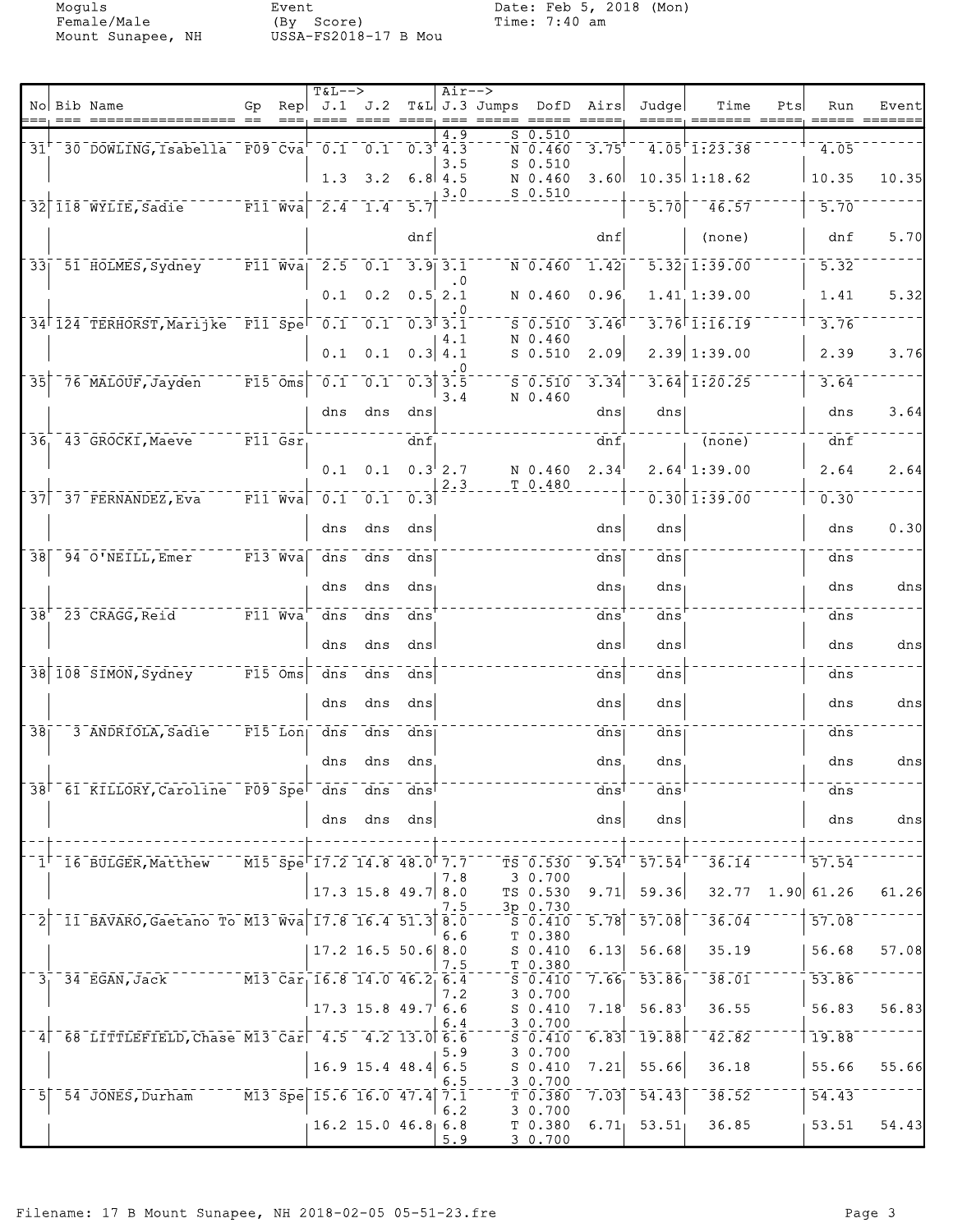Mount Sunapee, NH

Event<br>(By Score)<br>USSA-FS2018-17 B Mou

|                  |                                                                                        |           |           | $T&L-->$                                                                                                 |                                                                                                                                                                                                                                                                                                                                                                                                                                                                    | $Air-->$ |                    |                                             |                     |                                                          |                                     |     |                    |                                      |
|------------------|----------------------------------------------------------------------------------------|-----------|-----------|----------------------------------------------------------------------------------------------------------|--------------------------------------------------------------------------------------------------------------------------------------------------------------------------------------------------------------------------------------------------------------------------------------------------------------------------------------------------------------------------------------------------------------------------------------------------------------------|----------|--------------------|---------------------------------------------|---------------------|----------------------------------------------------------|-------------------------------------|-----|--------------------|--------------------------------------|
|                  | No Bib Name                                                                            | Gp<br>$=$ |           | Rep $J.1$ $J.2$                                                                                          |                                                                                                                                                                                                                                                                                                                                                                                                                                                                    |          | T&L J.3 Jumps DofD |                                             | Airs                | Judge                                                    | Time                                | Pts | Run                | Event<br>$=$ $=$ $=$ $=$ $=$ $=$ $=$ |
| 61               | 92 NORTH, Caleb                                                                        |           | $M15$ Spe |                                                                                                          | $\begin{tabular}{lllllllllll} \multicolumn{2}{l}{{\color{red}x\!}{{\color{green}x\!}{{\color{green}x\!}{{\color{green}x\!}{{\color{green}x\!}{{\color{green}x\!}{{\color{green}x\!}{{\color{green}x\!}{{\color{green}x\!}{{\color{green}x\!}{{\color{green}x\!}{{\color{green}x\!}{{\color{green}x\!}{{\color{green}x\!}{{\color{green}x\!}{{\color{green}x\!}{{\color{green}x\!}{{\color{green}x\!}{{\color{green}x\!}{{\color{green}x\$<br>$0.1$ $0.1$ $0.3$ 7.4 |          |                    | TS 0.530                                    | 5.25                | 5.55                                                     | 1:13.68                             |     | 5.55               |                                      |
|                  |                                                                                        |           |           |                                                                                                          |                                                                                                                                                                                                                                                                                                                                                                                                                                                                    | 3.7      |                    | N 0.360                                     |                     |                                                          |                                     |     |                    |                                      |
|                  |                                                                                        |           |           |                                                                                                          | $15.2$ 16.8 48.0 6.2                                                                                                                                                                                                                                                                                                                                                                                                                                               |          |                    | TS 0.530                                    | 5.49                | 53.49                                                    | 36.15                               |     | 53.49              | 53.49                                |
|                  | 7 27 DOLAN, Lance $M15$ Cva 14.7 14.8 44.3 6.2                                         |           |           |                                                                                                          |                                                                                                                                                                                                                                                                                                                                                                                                                                                                    | 5.4      |                    | X 0.410<br>TS 0.530                         | 7.62                | 51.87                                                    | 35.22                               |     | $\overline{51.87}$ |                                      |
|                  |                                                                                        |           |           |                                                                                                          |                                                                                                                                                                                                                                                                                                                                                                                                                                                                    | 6.2      |                    | 3 0.700                                     |                     |                                                          |                                     |     |                    |                                      |
|                  |                                                                                        |           |           |                                                                                                          | 8.6 7.1 23.5 5.6                                                                                                                                                                                                                                                                                                                                                                                                                                                   |          |                    | TS 0.530                                    | 7.09                | 30.64                                                    | 36.00                               |     | 30.64              | 51.87                                |
|                  |                                                                                        |           |           |                                                                                                          |                                                                                                                                                                                                                                                                                                                                                                                                                                                                    | 5.9      |                    | 3 0.700                                     |                     |                                                          |                                     |     | 40.64              |                                      |
|                  | 8 63 LANDRY, Gabe                                                                      |           |           | $\overline{11}$ $\overline{0}$ ar $\overline{12.2}$ $\overline{11.5}$ $\overline{35.5}$ $\overline{6.5}$ |                                                                                                                                                                                                                                                                                                                                                                                                                                                                    | 6.4      |                    | $S_0.410$<br>T 0.380                        |                     | $5.09$ $40.64$                                           | 44.23                               |     |                    |                                      |
|                  |                                                                                        |           |           |                                                                                                          | $15.0$ 16.0 46.5 6.2                                                                                                                                                                                                                                                                                                                                                                                                                                               |          |                    | $S_0.410$                                   | 4.89                | 51.39                                                    | 42.06                               |     | 51.39              | 51.39                                |
|                  |                                                                                        |           |           |                                                                                                          |                                                                                                                                                                                                                                                                                                                                                                                                                                                                    | 6.2      |                    | T 0.380                                     |                     |                                                          |                                     |     |                    |                                      |
| 9                | 6 BALLARD, Owen                                                                        |           |           | $\sqrt{13}$ Gsr 14.0 14.8 43.2 5.0                                                                       |                                                                                                                                                                                                                                                                                                                                                                                                                                                                    | 6.0      |                    | $S_0.410$<br>TS 0.530                       | $\overline{5.23}$   | 48.43                                                    | 38.76                               |     | 48.43              |                                      |
|                  |                                                                                        |           |           |                                                                                                          | $0.8$ 2.4 4.8 6.1                                                                                                                                                                                                                                                                                                                                                                                                                                                  |          |                    | T 0.380                                     | 4.77                | 9.57                                                     | 53.00                               |     | 9.57               | 48.43                                |
|                  |                                                                                        |           |           |                                                                                                          |                                                                                                                                                                                                                                                                                                                                                                                                                                                                    | 6.0      |                    | $S_0.410$                                   |                     |                                                          |                                     |     |                    |                                      |
| 10 <sub>1</sub>  | 95 PARADIS, Benjamin M13 Cro 10.0 9.3 29.0 6.4                                         |           |           |                                                                                                          |                                                                                                                                                                                                                                                                                                                                                                                                                                                                    |          |                    | T 0.380                                     | 4.80                | 33.75                                                    | $\overline{41.04}$                  |     | 33.75              |                                      |
|                  |                                                                                        |           |           |                                                                                                          | $13.7$ $13.4$ $40.7$ 7.8                                                                                                                                                                                                                                                                                                                                                                                                                                           | 5.8      |                    | D 0.410<br>T 0.380                          | 5.99                | 46.64                                                    | 43.90                               |     | 46.64              | 46.64                                |
|                  |                                                                                        |           |           |                                                                                                          |                                                                                                                                                                                                                                                                                                                                                                                                                                                                    | 7.4      |                    | D 0.410                                     |                     |                                                          |                                     |     |                    |                                      |
| 11               | 1 ALEXANDER, Digby                                                                     |           |           | $\overline{M15}$ $\overline{Wv}$ a 14.2 11.6 38.7 6.0                                                    |                                                                                                                                                                                                                                                                                                                                                                                                                                                                    |          |                    | $S_0.410$                                   | 6.73                | 45.43                                                    | $\bar{41.23}$                       |     | 45.43              |                                      |
|                  |                                                                                        |           |           |                                                                                                          | 13.4 13.0 39.6 5.9                                                                                                                                                                                                                                                                                                                                                                                                                                                 | 6.1      |                    | 3 0.700<br>$S$ 0.410                        | 6.40                | 46.00                                                    | 39.50                               |     | 46.00              | 46.00                                |
|                  |                                                                                        |           |           |                                                                                                          |                                                                                                                                                                                                                                                                                                                                                                                                                                                                    | 5.7      |                    | 30.700                                      |                     |                                                          |                                     |     |                    |                                      |
|                  | $12$ $55$ JONES, Rhys                                                                  |           |           | $\overline{M11}$ Spe $\overline{14.5}$ 13.2 41.5 4.8                                                     |                                                                                                                                                                                                                                                                                                                                                                                                                                                                    |          |                    | T 0.380                                     | 4.32                | 45.87                                                    | $\bar{4}\bar{7}\cdot\bar{6}\bar{7}$ |     | 45.87              |                                      |
|                  |                                                                                        |           |           |                                                                                                          | $12.1$ $11.8$ $35.8$ 6.0                                                                                                                                                                                                                                                                                                                                                                                                                                           | 6.1      |                    | $S_0.410$                                   | 4.62                | 40.47                                                    | 44.90                               |     | 40.47              | 45.87                                |
|                  |                                                                                        |           |           |                                                                                                          |                                                                                                                                                                                                                                                                                                                                                                                                                                                                    | 5.7      |                    | $S_0.410$<br>T 0.380                        |                     |                                                          |                                     |     |                    |                                      |
|                  | 13 <sup>+</sup> 111 <sup>-</sup> SMITH, Caiden M15-Lon <sup>-</sup> 14.0 13.1 40.7 6.2 |           |           |                                                                                                          |                                                                                                                                                                                                                                                                                                                                                                                                                                                                    |          |                    | $S_0.410$                                   | 4.97                | 45.62                                                    | 38.52                               |     | 45.62              |                                      |
|                  |                                                                                        |           |           |                                                                                                          |                                                                                                                                                                                                                                                                                                                                                                                                                                                                    | 6.4      |                    | T 0.380                                     |                     |                                                          |                                     |     |                    |                                      |
|                  |                                                                                        |           |           |                                                                                                          | $0.1$ 2.0 3.2 6.0                                                                                                                                                                                                                                                                                                                                                                                                                                                  | 4.1      |                    | $S_0.410$<br>T 0.380                        | 4.01                |                                                          | 7.16 1:33.38                        |     | 7.16               | 45.62                                |
|                  | 14 102 ROYALL, Tate M11 Cva 13.8 13.4 40.8 5.2                                         |           |           |                                                                                                          |                                                                                                                                                                                                                                                                                                                                                                                                                                                                    |          |                    | T 0.380                                     | 4.43                | 45.23                                                    | 48.46                               |     | 45.23              |                                      |
|                  |                                                                                        |           |           |                                                                                                          |                                                                                                                                                                                                                                                                                                                                                                                                                                                                    | 6.O      |                    | $S_0.410$                                   |                     |                                                          |                                     |     |                    |                                      |
|                  |                                                                                        |           |           |                                                                                                          | $14.0$ 13.2 40.8 5.7                                                                                                                                                                                                                                                                                                                                                                                                                                               | 6.0      |                    | T 0.380<br>$S_0.410$                        | 4.62                | 45.42                                                    | 44.53                               |     | 45.42              | 45.42                                |
| $\overline{15}$  | 5 BABB, Kyle                                                                           |           |           | $\overline{M15}$ $\overline{W}$ va <sub>l</sub> 13.8 13.0 40.2 5.1                                       |                                                                                                                                                                                                                                                                                                                                                                                                                                                                    |          |                    | $S$ 0.410                                   | 4.25                | 44.45                                                    | 39.36                               |     | 44.45              |                                      |
|                  |                                                                                        |           |           |                                                                                                          |                                                                                                                                                                                                                                                                                                                                                                                                                                                                    | 5.7      |                    | T 0.380                                     |                     |                                                          |                                     |     |                    |                                      |
|                  |                                                                                        |           |           |                                                                                                          | $14.2$ 13.1 40.9 6.0                                                                                                                                                                                                                                                                                                                                                                                                                                               |          |                    | $S_0.410$                                   | 4.43                | 45.38                                                    | 35.50                               |     | 45.38              | 45.38                                |
|                  | $16$ <sup><math>-13</math></sup> BLAKEMAN, Noah                                        |           |           | $-$ M13 Wva 12.8 13.6 39.6 5.7                                                                           |                                                                                                                                                                                                                                                                                                                                                                                                                                                                    | 5.2      |                    | T 0.380<br>$S = 0.410$                      | 4.68                | 44.28                                                    | 48.43                               |     | 44.28              |                                      |
|                  |                                                                                        |           |           |                                                                                                          |                                                                                                                                                                                                                                                                                                                                                                                                                                                                    | 6.2      |                    | T 0.380                                     |                     |                                                          |                                     |     |                    |                                      |
|                  |                                                                                        |           |           |                                                                                                          | $13.5$ 11.7 37.8 5.2                                                                                                                                                                                                                                                                                                                                                                                                                                               |          |                    | $S_0.410$                                   | 4.41                | 42.21                                                    | 43.70                               |     | 42.21              | 44.28                                |
|                  | $\mid$ 17 $\mid$ $\mid$ 21 $\mid$ CHRISTIAN, James                                     |           |           | $\overline{M15}$ $\overline{Wv}a$ 12.2 13.0 37.8 5.7                                                     |                                                                                                                                                                                                                                                                                                                                                                                                                                                                    | 6.0      |                    | T 0.380<br>$S$ 0.410                        | $6.11$ <sup>-</sup> | 43.91                                                    | 36.46                               |     | 43.91              |                                      |
|                  |                                                                                        |           |           |                                                                                                          |                                                                                                                                                                                                                                                                                                                                                                                                                                                                    | 5.4      |                    | 3 0.700                                     |                     |                                                          |                                     |     |                    |                                      |
|                  |                                                                                        |           |           |                                                                                                          | $10.0$ 9.8 29.7 6.1                                                                                                                                                                                                                                                                                                                                                                                                                                                |          |                    | $S_0.410$                                   | 3.97                | 33.67                                                    | 51.44                               |     | 33.67              | 43.91                                |
| 18 <sub>1</sub>  | 8 BARRETT, Oliver M13 Gsr 14.0 12.2 39.3 5.7                                           |           |           |                                                                                                          |                                                                                                                                                                                                                                                                                                                                                                                                                                                                    | 2.1      |                    | 3 0.700<br>$S_0.410$                        |                     | $4.57 - 43.87$                                           | $38.10$ <sup>-</sup>                |     | 43.87              |                                      |
|                  |                                                                                        |           |           |                                                                                                          |                                                                                                                                                                                                                                                                                                                                                                                                                                                                    | 5.9      |                    | T 0.380                                     |                     |                                                          |                                     |     |                    |                                      |
|                  |                                                                                        |           |           |                                                                                                          | $14.0$ 11.2 37.8 5.4                                                                                                                                                                                                                                                                                                                                                                                                                                               |          |                    | $S_0.410$                                   | 5.92                | 43.72                                                    | 36.03                               |     | 43.72              | 43.87                                |
|                  | 19 100 ROPER, Colin M15 Wva 1.5 0.1 2.4 6.2                                            |           |           |                                                                                                          |                                                                                                                                                                                                                                                                                                                                                                                                                                                                    | 5.3      |                    | 30.700<br>$\overline{S}$ $\overline{0.410}$ | 4.85                | $-7.25$                                                  | 54.73                               |     | $-7.25$            |                                      |
|                  |                                                                                        |           |           |                                                                                                          |                                                                                                                                                                                                                                                                                                                                                                                                                                                                    | 6.1      |                    | T 0.380                                     |                     |                                                          |                                     |     |                    |                                      |
|                  |                                                                                        |           |           |                                                                                                          | $13.0$ 13.1 39.2 5.8                                                                                                                                                                                                                                                                                                                                                                                                                                               |          |                    | $S_0.410$                                   | 4.65                | 43.80                                                    | 35.20                               |     | 43.80              | 43.80                                |
|                  | 20 106 SETTE, Charles M15 Spe 12.9 11.6 36.8 6.2                                       |           |           |                                                                                                          |                                                                                                                                                                                                                                                                                                                                                                                                                                                                    | 6.0      |                    | T 0.380<br>$S = 0.410$                      | $\overline{4.51}$   | $-41.26$                                                 | $\bar{4}\bar{4}\bar{.}0\bar{0}$     |     | 41.26              |                                      |
|                  |                                                                                        |           |           |                                                                                                          |                                                                                                                                                                                                                                                                                                                                                                                                                                                                    | 5.2      |                    | T 0.380                                     |                     |                                                          |                                     |     |                    |                                      |
|                  |                                                                                        |           |           |                                                                                                          | $13.8$ 12.4 39.3 5.0                                                                                                                                                                                                                                                                                                                                                                                                                                               |          |                    | X 0.410                                     |                     | $3.91$ , $43.21$                                         | 43.76                               |     | 43.21              | 43.21                                |
|                  | $21^{\dagger}$ 115 WALL, Sean $12.8$ Wva <sup>-12.8</sup> 12.0 37.2 <sup>+</sup> 6.0   |           |           |                                                                                                          |                                                                                                                                                                                                                                                                                                                                                                                                                                                                    | 4.9      |                    | T 0.380                                     |                     | $\overline{4.81}^{\dagger}$ $\overline{42.01}^{\dagger}$ | 50.27                               |     | 42.01              |                                      |
|                  |                                                                                        |           |           |                                                                                                          |                                                                                                                                                                                                                                                                                                                                                                                                                                                                    | 6.2      |                    | $S_0.410$<br>T 0.380                        |                     |                                                          |                                     |     |                    |                                      |
|                  |                                                                                        |           |           |                                                                                                          | 13.5 12.0 38.3 6.2                                                                                                                                                                                                                                                                                                                                                                                                                                                 |          |                    | N 0.360                                     | 4.60                | 42.85                                                    | 47.82                               |     | 42.85              | 42.85                                |
|                  |                                                                                        |           |           |                                                                                                          |                                                                                                                                                                                                                                                                                                                                                                                                                                                                    | 5.8      |                    | $S_0.410$                                   |                     |                                                          |                                     |     |                    |                                      |
| $\bar{2}\bar{2}$ | $1.20$ CHAISSON, Vince $1.35$ Spe $-6.2$ $7.2$ 20.1 4.2                                |           |           |                                                                                                          |                                                                                                                                                                                                                                                                                                                                                                                                                                                                    | 5.0      |                    | TS 0.530<br>X 0.410                         | 4.27                | $\left  2\bar{4}\cdot 3\bar{7} \right $                  | 50.75                               |     | 24.37              |                                      |
|                  |                                                                                        |           |           |                                                                                                          | $12.7$ 12.1 37.2 5.5                                                                                                                                                                                                                                                                                                                                                                                                                                               |          |                    | TS 0.530                                    | 5.16                | 42.36                                                    | 50.39                               |     | 42.36              | 42.36                                |
|                  |                                                                                        |           |           |                                                                                                          |                                                                                                                                                                                                                                                                                                                                                                                                                                                                    | 5.5      |                    | $X_0$ . 410                                 |                     |                                                          |                                     |     |                    |                                      |
|                  | 23 112 SMITH, Tommy M13 Lon 4.9 5.2 15.2 4.1                                           |           |           |                                                                                                          |                                                                                                                                                                                                                                                                                                                                                                                                                                                                    | 5.2      |                    | $S_0.410$                                   |                     | $T 0.380 3.68$ <sup>1</sup> 18.83 <sup>-1</sup>          | $\overline{52.51}$                  |     | 18.83              |                                      |
|                  |                                                                                        |           |           |                                                                                                          |                                                                                                                                                                                                                                                                                                                                                                                                                                                                    |          |                    |                                             |                     |                                                          |                                     |     |                    |                                      |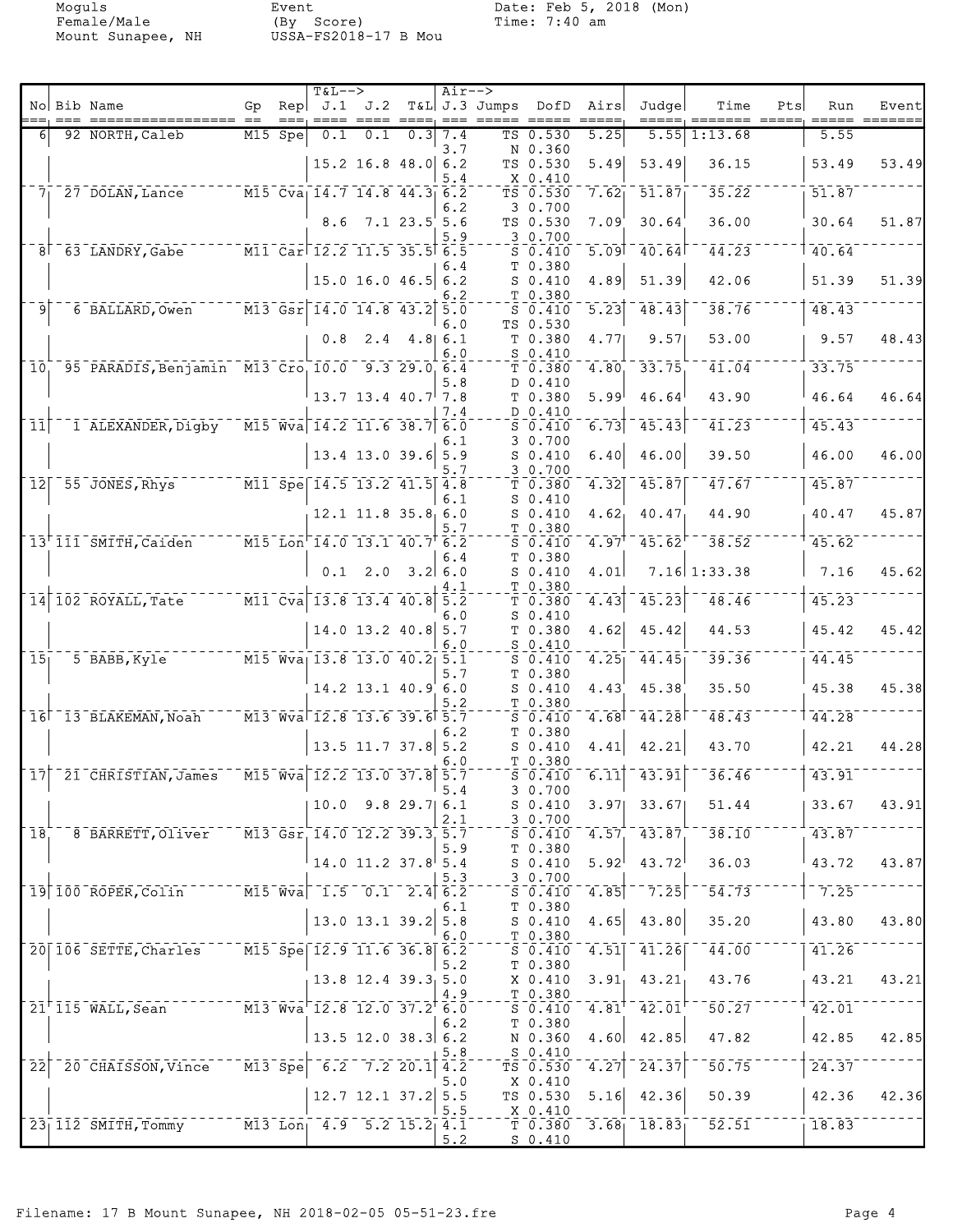Mount Sunapee, NH

Event<br>(By Score)<br>USSA-FS2018-17 B Mou

|                            |                                                                                       |     | $T&L-->$                                                                                                                                                                                                                                                       |                            |                      | $Air--$   |                    |                                                       |                                |                                                                            |                              |     |                      |       |
|----------------------------|---------------------------------------------------------------------------------------|-----|----------------------------------------------------------------------------------------------------------------------------------------------------------------------------------------------------------------------------------------------------------------|----------------------------|----------------------|-----------|--------------------|-------------------------------------------------------|--------------------------------|----------------------------------------------------------------------------|------------------------------|-----|----------------------|-------|
|                            | No Bib Name<br>=== ==================                                                 | Gp. | $\text{Rep}$ J.1 J.2                                                                                                                                                                                                                                           |                            |                      |           | T&L J.3 Jumps DofD |                                                       | Airs                           | Judge                                                                      | Time                         | Pts | Run                  | Event |
|                            |                                                                                       |     |                                                                                                                                                                                                                                                                | $12.4$ 12.6 37.5 5.7       |                      |           |                    | T 0.380                                               | 4.57                           | 42.07                                                                      | 47.08                        |     | 42.07                | 42.07 |
|                            |                                                                                       |     |                                                                                                                                                                                                                                                                |                            |                      | 5.9       |                    | $S_0.410$                                             |                                |                                                                            |                              |     |                      |       |
|                            | $24$ $-99$ $\overline{ROCK}$ , $\overline{E11}$                                       |     | $\sqrt{11} \, \sqrt{v}$ $\sqrt{a}$ $\sqrt{8} \cdot 4$ $\sqrt{7} \cdot 2$ $\sqrt{2} \cdot 3 \cdot 4$ $\sqrt{4} \cdot 8$                                                                                                                                         |                            |                      | 6.0       |                    | N 0.360<br>$S$ 0.410                                  |                                | $-4.18$ $-27.58$                                                           | 46.48                        |     | 27.58                |       |
|                            |                                                                                       |     |                                                                                                                                                                                                                                                                | 12.1 12.6 37.0 6.0         |                      |           |                    | N 0.360                                               | 4.53 <sub>1</sub>              | 41.58                                                                      | 46.42                        |     | 41.58                | 41.58 |
|                            | 25 79 MARINO, Dominic                                                                 |     | $-M15$ Spe $0.1$ 0.1 0.3 6.0                                                                                                                                                                                                                                   |                            |                      | 5.8       |                    | $S_0.410$<br>$S_0.410$                                | 3.93                           |                                                                            | $1.23$ $1.39.00$             |     | $-4.23$              |       |
|                            |                                                                                       |     |                                                                                                                                                                                                                                                                |                            |                      | 4.1       |                    | N 0.360                                               |                                |                                                                            |                              |     |                      |       |
|                            |                                                                                       |     | $13.5$ 11.4 37.3 5.5                                                                                                                                                                                                                                           |                            |                      |           |                    | $S_0.410$                                             | 4.11                           | 41.46                                                                      | 46.01                        |     | 41.46                | 41.46 |
|                            | 26 107 SIMON, Braden M13 Oms 12.8 12.3 37.7 4.2                                       |     |                                                                                                                                                                                                                                                                |                            |                      | 4.9       |                    | T 0.380<br>T <sub>0.380</sub>                         | 3.35                           | 41.00                                                                      | 52.76                        |     | 41.00                |       |
|                            |                                                                                       |     |                                                                                                                                                                                                                                                                |                            |                      | 4.3       |                    | $S_0.410$                                             |                                |                                                                            |                              |     |                      |       |
|                            |                                                                                       |     |                                                                                                                                                                                                                                                                | $12.7$ 11.3 36.0 5.0       |                      | 5.6       |                    | T 0.380                                               | 4.19                           | 40.19                                                                      | 47.66                        |     | 40.19                | 41.00 |
|                            | $27$ <sup>-15</sup> BULGER, Leyton                                                    |     | $\overline{M11}$ Spe $\overline{A.4}$ 5.8 15.3 5.9                                                                                                                                                                                                             |                            |                      |           |                    | $S_0.410$<br>T 0.380                                  | $\overline{4.74}$              |                                                                            | $20.04$ $1.04.95$            |     | 20.04                |       |
|                            |                                                                                       |     |                                                                                                                                                                                                                                                                |                            |                      | 6.1       |                    | $S_0.410$                                             |                                |                                                                            |                              |     |                      |       |
|                            |                                                                                       |     |                                                                                                                                                                                                                                                                | 13.0 11.2 36.3 5.2         |                      | 5.7       |                    | T 0.380<br>$S_0.410$                                  | 4.30                           | 40.60                                                                      | 46.69                        |     | 40.60                | 40.60 |
|                            | 28 <sup>+ -</sup> 98 ROBISON, Sam M13 Spe <sup>-12.0</sup> 11.0 34.5 <sup>+</sup> 5.4 |     |                                                                                                                                                                                                                                                                |                            |                      |           |                    | $T$ 0.380                                             | $\overline{5.12}$ <sup>T</sup> | 39.62                                                                      | $\overline{49.41}$           |     | 39.62                |       |
|                            |                                                                                       |     |                                                                                                                                                                                                                                                                | $12.6$ 10.4 34.5 4.9       |                      | 5.8       |                    | TK 0.530                                              |                                |                                                                            |                              |     |                      |       |
|                            |                                                                                       |     |                                                                                                                                                                                                                                                                |                            |                      | 4.9       |                    | $S_0.410$<br>T 0.380                                  | 3.86                           | 38.36                                                                      | 47.41                        |     | 38.36                | 39.62 |
|                            | 29 122 IANCHULEV, Alexand M13 Wat 6.3 3.2 14.3 5.6                                    |     |                                                                                                                                                                                                                                                                |                            |                      |           |                    | TS 0.530                                              | 4.96                           | 19.21                                                                      | 46.24                        |     | 19.21                |       |
|                            |                                                                                       |     |                                                                                                                                                                                                                                                                | $11.7$ 11.0 34.0 5.8       |                      | 4.9       |                    | $S_0.410$<br>T 0.380                                  | 4.61                           | 38.66                                                                      | 42.63                        |     | 38.66                | 38.66 |
|                            |                                                                                       |     |                                                                                                                                                                                                                                                                |                            |                      | 5.9       |                    | $S_0.410$                                             |                                |                                                                            |                              |     |                      |       |
|                            | 30, 40 GLASS, Jeremy M13 Spe, 8.6 7.8 24.6 4.1                                        |     |                                                                                                                                                                                                                                                                |                            |                      |           |                    | N 0.360                                               | $3.10^{-}$                     | $-27.70$                                                                   | 46.48                        |     | 27.70                |       |
|                            |                                                                                       |     |                                                                                                                                                                                                                                                                | $13.0$ $10.2$ $34.8$ $4.3$ |                      | 4.3       |                    | T 0.380<br>T 0.380                                    | 3.75                           | 38.55                                                                      | 44.61                        |     | 38.55                | 38.55 |
|                            |                                                                                       |     |                                                                                                                                                                                                                                                                |                            |                      | 4.0       |                    | TK 0.530                                              |                                |                                                                            |                              |     |                      |       |
|                            | $31$ $52$ $15HAM,$ Logan                                                              |     | $\overline{M13}$ Wbk 11.6 11.4 34.5 4.3                                                                                                                                                                                                                        |                            |                      | 5.7       |                    | T <sub>0.380</sub><br>$S_0.410$                       |                                | $3.96$ <sup>-38.46</sup>                                                   | 43.16                        |     | 38.46                |       |
|                            |                                                                                       |     | 4.0                                                                                                                                                                                                                                                            |                            | $4.4$ 12.6 4.9       |           |                    | T 0.380                                               | 3.99                           | 16.59                                                                      | 45.98                        |     | 16.59                | 38.46 |
|                            |                                                                                       |     |                                                                                                                                                                                                                                                                |                            |                      | 5.2       |                    | $S_0.410$                                             |                                |                                                                            |                              |     |                      |       |
|                            | 32 53 JAROSZ, Teddy M13 Spe 9.8 7.4 25.8 6.4                                          |     |                                                                                                                                                                                                                                                                |                            |                      | 6.3       |                    | $T$ 0.380<br>$S_0.410$                                | $\overline{5.01}$              | $-30.81$                                                                   | 48.26                        |     | 30.81                |       |
|                            |                                                                                       |     |                                                                                                                                                                                                                                                                | $11.4$ 10.4 32.7 3.8       |                      |           |                    | N 0.360                                               |                                | $2.95$ 35.65                                                               | 46.12                        |     | 35.65                | 35.65 |
|                            | 33 <sup>+</sup> 96 PRESTON, Harper                                                    |     | $\overline{M11}$ Wva 11.2 9.8 31.5 4.2                                                                                                                                                                                                                         |                            |                      | 4.2       |                    | T 0.380<br>$S_0.410$                                  | 3.34                           | 34.84                                                                      | 50.91                        |     | 34.84                |       |
|                            |                                                                                       |     |                                                                                                                                                                                                                                                                |                            |                      | 4.5       |                    | N 0.360                                               |                                |                                                                            |                              |     |                      |       |
|                            |                                                                                       |     | dns                                                                                                                                                                                                                                                            | dns                        |                      | dns $4.1$ |                    | $S_0.410$                                             | dns                            | dns                                                                        | (none)                       |     | dns                  | 34.84 |
| $\overline{3}\overline{4}$ | 66 LEWIS, Camden M11 Gsr 8.2 8.6 25.2 6.1                                             |     |                                                                                                                                                                                                                                                                |                            |                      |           |                    | $\bar{N}$ $\bar{0}$ , $\bar{3}60$                     | 3.06                           | 28.26                                                                      | 41.25                        |     | 28.26                |       |
|                            |                                                                                       |     |                                                                                                                                                                                                                                                                |                            |                      | 2.3       |                    | T 0.380                                               |                                |                                                                            |                              |     |                      |       |
|                            |                                                                                       |     | 10.0                                                                                                                                                                                                                                                           |                            | 9.028.56.3           | 6.1       |                    | N 0.360<br>$S_0.410$                                  | 4.76                           | 33.26                                                                      | 39.76                        |     | 33.26                | 33.26 |
|                            | 35  48 HICKS, Reginald M09 Cva  0.1 0.1 0.3  4.2                                      |     |                                                                                                                                                                                                                                                                |                            |                      |           |                    | N 0.360                                               |                                | $3.10$   $3.40$                                                            | 53.16                        |     | 3.40                 |       |
|                            |                                                                                       |     | 8.8                                                                                                                                                                                                                                                            |                            | $9.8$ 27.9 2.7       | 4.2       |                    | T 0.380<br>N 0.360                                    |                                | $3.34$ , $31.24$                                                           | 49.95                        |     | 31.24                | 31.24 |
|                            |                                                                                       |     |                                                                                                                                                                                                                                                                |                            |                      | 5.8       |                    | $S_0.410$                                             |                                |                                                                            |                              |     |                      |       |
|                            | $36†$ 69 LONG, Keenan                                                                 |     | $\overline{M13}$ $\overline{W}$ va <sup><math>\overline{C}</math></sup> $\overline{0.1}$ $\overline{0.1}$ $\overline{0.3}$ $\overline{4.2}$                                                                                                                    |                            |                      |           |                    | $\overline{\texttt{N}}$ 0.360 $\overline{\texttt{N}}$ | $3.84$ <sup>1</sup>            |                                                                            | $-4.14$ <sup>+</sup> 1:15.39 |     | $-4.14$              |       |
|                            |                                                                                       |     | $\bf 8.0$                                                                                                                                                                                                                                                      |                            | $7.4$ 23.1 5.6       | 5.7       |                    | $S_0.410$<br>N 0.360                                  | 4.01                           |                                                                            | $27.11$ 1:01.05              |     | 27.11                | 27.11 |
|                            |                                                                                       |     |                                                                                                                                                                                                                                                                |                            |                      | 4.9       |                    | $S_{0.410}$                                           |                                |                                                                            |                              |     |                      |       |
| $\overline{3}\overline{7}$ | $32$ DOWNS, Ethan $15$ M15 Wva 6.7 5.8 18.8 5.6                                       |     |                                                                                                                                                                                                                                                                |                            |                      | 4.8       |                    | $\overline{\text{S}}$ 0.410<br>TS 0.530               | $-4.83$                        | 23.58                                                                      | 46.83                        |     | 23.58                |       |
|                            |                                                                                       |     | 7.8                                                                                                                                                                                                                                                            |                            | 6.621.65.6           |           |                    | $S_0.410$                                             | 4.15                           | 25.75                                                                      | 44.21                        |     | 25.75                | 25.75 |
|                            |                                                                                       |     |                                                                                                                                                                                                                                                                |                            |                      | 4.9       |                    | T 0.380                                               |                                | $\overline{1}\overline{1}\overline{1}\overline{.}\overline{2}\overline{0}$ | 54.45                        |     |                      |       |
|                            | 38 73 MAHADY, Henry M11 Lon 3.2                                                       |     |                                                                                                                                                                                                                                                                |                            | $1.2 \t6.66$ , $6.1$ | 5.6       |                    | $\bar{T}$ 0.380 $\bar{4.60}$<br>$S_0.410$             |                                |                                                                            |                              |     | $\overline{11.20}$   |       |
|                            |                                                                                       |     | 6.0                                                                                                                                                                                                                                                            |                            | 7.920.95.8           |           |                    | S 0.410                                               | 4.68                           | 25.53                                                                      | 58.71                        |     | 25.53                | 25.53 |
|                            | $39$ $-58$ $KADAR, Jonathan$                                                          |     | $\overline{N}$ $\overline{N}$ $\overline{1}$ $\overline{1}$ $\overline{W}$ $\overline{V}$ $\overline{a}$ $\overline{S}$ $\overline{S}$ $\overline{4}$ $\overline{S}$ $\overline{6}$ $\overline{0}$ $\overline{2}$ $\overline{1}$ $\overline{6}$ $\overline{0}$ |                            |                      | 6.1       |                    | T 0.380                                               |                                | 21.60                                                                      | $\bar{4}\bar{2}.1\bar{3}$    |     | 21.60                |       |
|                            |                                                                                       |     |                                                                                                                                                                                                                                                                |                            |                      |           |                    |                                                       |                                |                                                                            |                              |     |                      |       |
|                            |                                                                                       |     |                                                                                                                                                                                                                                                                | dns dns dns                |                      |           |                    |                                                       | dns                            | dns                                                                        |                              |     | dns                  | 21.60 |
|                            | 40 64 LEARY, Ian M11 Wva 5.8 4.9 16.0                                                 |     |                                                                                                                                                                                                                                                                |                            |                      |           |                    |                                                       |                                | $\overline{16.05}$                                                         |                              |     | $31.68 - 3.43$ 19.48 |       |
|                            |                                                                                       |     |                                                                                                                                                                                                                                                                |                            |                      |           |                    |                                                       |                                |                                                                            |                              |     |                      |       |
|                            |                                                                                       |     |                                                                                                                                                                                                                                                                |                            | dnf                  |           |                    |                                                       | dnf                            |                                                                            | (none)                       |     | dnf                  | 19.48 |
|                            |                                                                                       |     |                                                                                                                                                                                                                                                                |                            |                      |           |                    |                                                       |                                |                                                                            |                              |     |                      |       |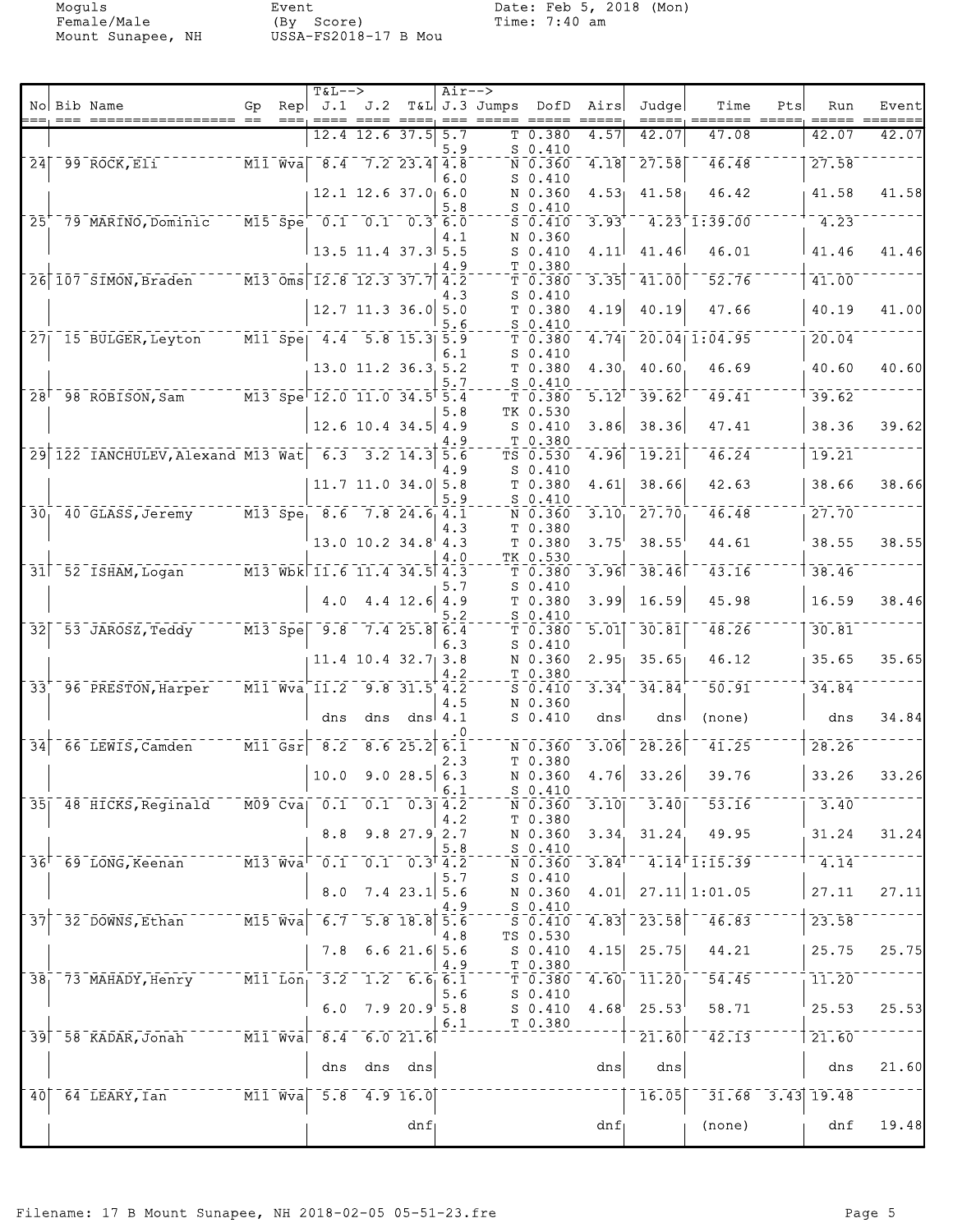Mount Sunapee, NH

Event<br>(By Score)<br>USSA-FS2018-17 B Mou

| No Bib Name<br>$\mathsf{Rep}$ J.1 J.2<br>T&L J.3 Jumps DofD<br>Judge<br>Time<br>Gp<br>Airs<br>Pts<br>Run<br>==== ==== ====, === ===== =====<br>== =====<br>22 CRAGG, Jack<br>M13 Wva<br>0.1<br>$0.3$ 5.0<br>$S_0.410$<br>3.09<br>$3.39$ 1:19.38<br>3.39<br>41<br>0.1<br>2.9<br>N 0.360<br>2.8<br>$6.9$ 5.7<br>8.95<br>52.29<br>8.95<br>1.8<br>N 0.360<br>2.05<br>. 0<br>42 91 NORDEN, Samuel M09 Lon 0.1 0.1 0.3 3.5<br>$2.66$ <sup>-</sup><br>$\overline{47.52}$<br>2.66<br>N 0.360<br>2.36<br>$S_0.410$<br>2.7<br>8.28'1:35.95<br>8.28<br>$2.2$ $2.2$ $6.6$ $2.3$<br>N 0.360<br>1.68<br>$S_0.410$<br>2.1<br>43 105 SAILER, Anders M15 Spe 0.1 0.1 0.3 6.4<br>$5.55$ <sup>--</sup> 50.29<br>5.55<br>$\overline{5.25}$<br>TT 0.500<br>$S_0.410$<br>5.0<br>dns<br>dns<br>dns<br>dns<br>dns<br>dns<br>$4.20 \mid 1.02.53$<br>$\overline{M11}$ Wva $\overline{0.1}$ $\overline{0.1}$ $\overline{0.3}$ $\overline{6.1}$<br>4.20<br>3.90<br>62 KNIGHT, Hampton<br>44<br>$S_0.410$<br>3.9<br>N 0.360<br>4.77<br>0.1<br>0.1<br>0.3 6.0<br>$S_0.410$<br>4.47<br>4.77 1:35.09<br>N 0.360<br>5.6<br>45 46 HENSON, Jackson M11 Cro 0.1 0.1 0.3 4.3<br>$3.17$ <sup>-1:36.53</sup><br>3.17<br>$\overline{2.87}$<br>N 0.360<br>T 0.380<br>3.5<br>$0.1 \quad 1.7 \quad 4.5$<br>$4.52$ <sup>1</sup> :34.13<br>4.52<br>1.0<br>N 0.360<br>2.87<br>T 0.380<br>3.3<br>46 14 BOULEY, Colin M13 Kms 0.1 0.1 0.3 3.0<br>$3.02$ 1:09.95<br>3.02<br>N 0.360<br>2.72<br>$S$ 0.410<br>4.0<br>$0.1 \quad 0.3 \mid 5.3$<br>4.16 1:11.47<br>4.16<br>0.1<br>$S_0.410$<br>3.86<br>4.7<br>N 0.360<br>47 24 CRANE, Robert M13 Spe 0.1 0.1 0.3 4.6<br>$3.72$ $1:16.20$<br>3.72<br>3.42<br>$S_0.410$<br>4.3<br>N 0.360<br>2.59, 1:27.36<br>2.59<br>$0.1 \quad 0.3, 5.6$<br>0.1<br>$S_0.410$<br>2.29<br>. 0<br>48 <sup>+</sup> 70 LONG, Peyton M11 Wbk <sup>-0.1</sup> 0.1 0.1 0.3 4.0<br>1.74<br>$1.74$ <sup>r</sup> $1.23.34$<br>$\overline{\texttt{N}}$ 0.360<br>1.44<br>0.1<br>0.3   4.1<br>$3.56$ 1:13.28<br>3.56<br>0.1<br>3.26<br>$S_0.410$<br>N 0.360<br>4.4<br>90 NORDEN, Eli MII Lon 0.1 0.1<br>$3.\overline{07}$ 1:20.15<br>$0.3$ 4.3<br>3.07<br>$\overline{49}$<br>2.77<br>N 0.360<br>$S_0.410$<br>3.0<br>$0.1 \quad 0.1 \quad 0.3 \quad 3.0$<br>$2.40 \mid 1:38.03$<br>2.40<br>N 0.360<br>2.10<br>2.5<br>$S_0.410$<br>50 80 MARSHALL, Evan M13 Spec 0.1 0.1 0.3 3.1<br>$1.\overline{41}$ $1.\overline{39}.00$<br>1.41<br>N 0.360<br>1.11<br>N 0.360<br>$\cdot$ . O<br>$0.1$ $0.1$ $0.3$ 2.6<br>$1.23 \, 1:24.85$<br>1.23<br>N 0.360<br>0.93<br>$\cdot$ <sup>0</sup><br>$51^{\dagger}$ 123 TERHORST, Lucas $1.3$ $\text{N}$ $\text{N}$ $\text{N}$ $\text{N}$ $\text{N}$ $\text{N}$ $\text{N}$<br>$\overline{d}$ nf<br>$\top$ (none)<br>dnf<br>$ \frac{1}{\text{dnf}}$<br>$S_0.410$<br>dns dns dns $4.1$<br>dns<br>dns $ $ (none)<br>dns<br>$\cdot$ 0<br>$51$ <sup><math>-38</math></sup> $FERNANDEZ$ , Liam<br>dnf<br>$\overline{\ }$ $\overline{\ }$ $\overline{\ }$ (none)<br>dim f<br>dnf<br>dnf<br>(none)<br>dnf<br>51 117 WEAVER, Niko M13 Oms.<br>$\overline{(\text{none})}$<br>dnf<br>dnf<br>dnf,<br>dns<br>dns dns<br>dns<br>dns<br>dns<br>54 114 VAIL, Griffin M11 Spe dns<br>$\overline{ans}$<br>$\overline{dns}$<br>dns<br>dns<br>dns<br>dns<br>dns<br>dns<br>dns<br>dns<br>dns<br>54 <sup>-</sup> 93 0'CONNELL, Gavin<br>$^{-}$ $\bar{\texttt{M}}\bar{\texttt{3}}$ $^{-}$ Cro $\vert$<br>dns<br>(none)<br>dns<br>dns<br>dns<br>dns dns<br>dns<br>dns<br>dns<br>$54+$ 74 MAHADY, Luke<br>$\bar{d}$ ns<br>$ \overline{\texttt{M13}}$ $\overline{\texttt{Lon}}$<br>$\overline{dns}$<br>dns dns<br>dns<br>dns<br>dns<br>dns<br>dns<br>dns<br>dns<br>dns<br>9 BARTLE, Samuel 777 M13 Cro<br>$\overline{54}$<br>dns dns dns<br>dns<br>dns<br>dns<br>dns<br>dns<br>dns<br>dns<br>dns<br>dns<br>54<br>2 ANDRIOLA, Ari M15 Lon dns dns dns<br>dns<br>dns<br>dns |  |  |  | $T&L-->$ |  | $Air--$ |  |  |  |       |
|-------------------------------------------------------------------------------------------------------------------------------------------------------------------------------------------------------------------------------------------------------------------------------------------------------------------------------------------------------------------------------------------------------------------------------------------------------------------------------------------------------------------------------------------------------------------------------------------------------------------------------------------------------------------------------------------------------------------------------------------------------------------------------------------------------------------------------------------------------------------------------------------------------------------------------------------------------------------------------------------------------------------------------------------------------------------------------------------------------------------------------------------------------------------------------------------------------------------------------------------------------------------------------------------------------------------------------------------------------------------------------------------------------------------------------------------------------------------------------------------------------------------------------------------------------------------------------------------------------------------------------------------------------------------------------------------------------------------------------------------------------------------------------------------------------------------------------------------------------------------------------------------------------------------------------------------------------------------------------------------------------------------------------------------------------------------------------------------------------------------------------------------------------------------------------------------------------------------------------------------------------------------------------------------------------------------------------------------------------------------------------------------------------------------------------------------------------------------------------------------------------------------------------------------------------------------------------------------------------------------------------------------------------------------------------------------------------------------------------------------------------------------------------------------------------------------------------------------------------------------------------------------------------------------------------------------------------------------------------------------------------------------------------------------------------------------------------------------------------------------------------------------------------------------------------------------------------------------------------------------------------------------------------------------------------------------------------------------------------------------------------------------------------------------------------------------------------------------------------------------------------------------------------------------------------------------------------------------------------------------------------------------------------------------------------------------------------------------------------------------------------------------------------------------------------------------------------------------|--|--|--|----------|--|---------|--|--|--|-------|
|                                                                                                                                                                                                                                                                                                                                                                                                                                                                                                                                                                                                                                                                                                                                                                                                                                                                                                                                                                                                                                                                                                                                                                                                                                                                                                                                                                                                                                                                                                                                                                                                                                                                                                                                                                                                                                                                                                                                                                                                                                                                                                                                                                                                                                                                                                                                                                                                                                                                                                                                                                                                                                                                                                                                                                                                                                                                                                                                                                                                                                                                                                                                                                                                                                                                                                                                                                                                                                                                                                                                                                                                                                                                                                                                                                                                                                           |  |  |  |          |  |         |  |  |  | Event |
|                                                                                                                                                                                                                                                                                                                                                                                                                                                                                                                                                                                                                                                                                                                                                                                                                                                                                                                                                                                                                                                                                                                                                                                                                                                                                                                                                                                                                                                                                                                                                                                                                                                                                                                                                                                                                                                                                                                                                                                                                                                                                                                                                                                                                                                                                                                                                                                                                                                                                                                                                                                                                                                                                                                                                                                                                                                                                                                                                                                                                                                                                                                                                                                                                                                                                                                                                                                                                                                                                                                                                                                                                                                                                                                                                                                                                                           |  |  |  |          |  |         |  |  |  |       |
| 8.28                                                                                                                                                                                                                                                                                                                                                                                                                                                                                                                                                                                                                                                                                                                                                                                                                                                                                                                                                                                                                                                                                                                                                                                                                                                                                                                                                                                                                                                                                                                                                                                                                                                                                                                                                                                                                                                                                                                                                                                                                                                                                                                                                                                                                                                                                                                                                                                                                                                                                                                                                                                                                                                                                                                                                                                                                                                                                                                                                                                                                                                                                                                                                                                                                                                                                                                                                                                                                                                                                                                                                                                                                                                                                                                                                                                                                                      |  |  |  |          |  |         |  |  |  | 8.95  |
|                                                                                                                                                                                                                                                                                                                                                                                                                                                                                                                                                                                                                                                                                                                                                                                                                                                                                                                                                                                                                                                                                                                                                                                                                                                                                                                                                                                                                                                                                                                                                                                                                                                                                                                                                                                                                                                                                                                                                                                                                                                                                                                                                                                                                                                                                                                                                                                                                                                                                                                                                                                                                                                                                                                                                                                                                                                                                                                                                                                                                                                                                                                                                                                                                                                                                                                                                                                                                                                                                                                                                                                                                                                                                                                                                                                                                                           |  |  |  |          |  |         |  |  |  |       |
|                                                                                                                                                                                                                                                                                                                                                                                                                                                                                                                                                                                                                                                                                                                                                                                                                                                                                                                                                                                                                                                                                                                                                                                                                                                                                                                                                                                                                                                                                                                                                                                                                                                                                                                                                                                                                                                                                                                                                                                                                                                                                                                                                                                                                                                                                                                                                                                                                                                                                                                                                                                                                                                                                                                                                                                                                                                                                                                                                                                                                                                                                                                                                                                                                                                                                                                                                                                                                                                                                                                                                                                                                                                                                                                                                                                                                                           |  |  |  |          |  |         |  |  |  |       |
|                                                                                                                                                                                                                                                                                                                                                                                                                                                                                                                                                                                                                                                                                                                                                                                                                                                                                                                                                                                                                                                                                                                                                                                                                                                                                                                                                                                                                                                                                                                                                                                                                                                                                                                                                                                                                                                                                                                                                                                                                                                                                                                                                                                                                                                                                                                                                                                                                                                                                                                                                                                                                                                                                                                                                                                                                                                                                                                                                                                                                                                                                                                                                                                                                                                                                                                                                                                                                                                                                                                                                                                                                                                                                                                                                                                                                                           |  |  |  |          |  |         |  |  |  |       |
| 4.77<br>4.52<br>4.16<br>3.72<br>3.56<br>3.07<br>1.41<br>dnf<br>dnf<br>dnf<br>dns<br>ans<br>dns<br>dns                                                                                                                                                                                                                                                                                                                                                                                                                                                                                                                                                                                                                                                                                                                                                                                                                                                                                                                                                                                                                                                                                                                                                                                                                                                                                                                                                                                                                                                                                                                                                                                                                                                                                                                                                                                                                                                                                                                                                                                                                                                                                                                                                                                                                                                                                                                                                                                                                                                                                                                                                                                                                                                                                                                                                                                                                                                                                                                                                                                                                                                                                                                                                                                                                                                                                                                                                                                                                                                                                                                                                                                                                                                                                                                                     |  |  |  |          |  |         |  |  |  | 5.55  |
|                                                                                                                                                                                                                                                                                                                                                                                                                                                                                                                                                                                                                                                                                                                                                                                                                                                                                                                                                                                                                                                                                                                                                                                                                                                                                                                                                                                                                                                                                                                                                                                                                                                                                                                                                                                                                                                                                                                                                                                                                                                                                                                                                                                                                                                                                                                                                                                                                                                                                                                                                                                                                                                                                                                                                                                                                                                                                                                                                                                                                                                                                                                                                                                                                                                                                                                                                                                                                                                                                                                                                                                                                                                                                                                                                                                                                                           |  |  |  |          |  |         |  |  |  |       |
|                                                                                                                                                                                                                                                                                                                                                                                                                                                                                                                                                                                                                                                                                                                                                                                                                                                                                                                                                                                                                                                                                                                                                                                                                                                                                                                                                                                                                                                                                                                                                                                                                                                                                                                                                                                                                                                                                                                                                                                                                                                                                                                                                                                                                                                                                                                                                                                                                                                                                                                                                                                                                                                                                                                                                                                                                                                                                                                                                                                                                                                                                                                                                                                                                                                                                                                                                                                                                                                                                                                                                                                                                                                                                                                                                                                                                                           |  |  |  |          |  |         |  |  |  |       |
|                                                                                                                                                                                                                                                                                                                                                                                                                                                                                                                                                                                                                                                                                                                                                                                                                                                                                                                                                                                                                                                                                                                                                                                                                                                                                                                                                                                                                                                                                                                                                                                                                                                                                                                                                                                                                                                                                                                                                                                                                                                                                                                                                                                                                                                                                                                                                                                                                                                                                                                                                                                                                                                                                                                                                                                                                                                                                                                                                                                                                                                                                                                                                                                                                                                                                                                                                                                                                                                                                                                                                                                                                                                                                                                                                                                                                                           |  |  |  |          |  |         |  |  |  |       |
|                                                                                                                                                                                                                                                                                                                                                                                                                                                                                                                                                                                                                                                                                                                                                                                                                                                                                                                                                                                                                                                                                                                                                                                                                                                                                                                                                                                                                                                                                                                                                                                                                                                                                                                                                                                                                                                                                                                                                                                                                                                                                                                                                                                                                                                                                                                                                                                                                                                                                                                                                                                                                                                                                                                                                                                                                                                                                                                                                                                                                                                                                                                                                                                                                                                                                                                                                                                                                                                                                                                                                                                                                                                                                                                                                                                                                                           |  |  |  |          |  |         |  |  |  |       |
|                                                                                                                                                                                                                                                                                                                                                                                                                                                                                                                                                                                                                                                                                                                                                                                                                                                                                                                                                                                                                                                                                                                                                                                                                                                                                                                                                                                                                                                                                                                                                                                                                                                                                                                                                                                                                                                                                                                                                                                                                                                                                                                                                                                                                                                                                                                                                                                                                                                                                                                                                                                                                                                                                                                                                                                                                                                                                                                                                                                                                                                                                                                                                                                                                                                                                                                                                                                                                                                                                                                                                                                                                                                                                                                                                                                                                                           |  |  |  |          |  |         |  |  |  |       |
|                                                                                                                                                                                                                                                                                                                                                                                                                                                                                                                                                                                                                                                                                                                                                                                                                                                                                                                                                                                                                                                                                                                                                                                                                                                                                                                                                                                                                                                                                                                                                                                                                                                                                                                                                                                                                                                                                                                                                                                                                                                                                                                                                                                                                                                                                                                                                                                                                                                                                                                                                                                                                                                                                                                                                                                                                                                                                                                                                                                                                                                                                                                                                                                                                                                                                                                                                                                                                                                                                                                                                                                                                                                                                                                                                                                                                                           |  |  |  |          |  |         |  |  |  |       |
|                                                                                                                                                                                                                                                                                                                                                                                                                                                                                                                                                                                                                                                                                                                                                                                                                                                                                                                                                                                                                                                                                                                                                                                                                                                                                                                                                                                                                                                                                                                                                                                                                                                                                                                                                                                                                                                                                                                                                                                                                                                                                                                                                                                                                                                                                                                                                                                                                                                                                                                                                                                                                                                                                                                                                                                                                                                                                                                                                                                                                                                                                                                                                                                                                                                                                                                                                                                                                                                                                                                                                                                                                                                                                                                                                                                                                                           |  |  |  |          |  |         |  |  |  |       |
|                                                                                                                                                                                                                                                                                                                                                                                                                                                                                                                                                                                                                                                                                                                                                                                                                                                                                                                                                                                                                                                                                                                                                                                                                                                                                                                                                                                                                                                                                                                                                                                                                                                                                                                                                                                                                                                                                                                                                                                                                                                                                                                                                                                                                                                                                                                                                                                                                                                                                                                                                                                                                                                                                                                                                                                                                                                                                                                                                                                                                                                                                                                                                                                                                                                                                                                                                                                                                                                                                                                                                                                                                                                                                                                                                                                                                                           |  |  |  |          |  |         |  |  |  |       |
|                                                                                                                                                                                                                                                                                                                                                                                                                                                                                                                                                                                                                                                                                                                                                                                                                                                                                                                                                                                                                                                                                                                                                                                                                                                                                                                                                                                                                                                                                                                                                                                                                                                                                                                                                                                                                                                                                                                                                                                                                                                                                                                                                                                                                                                                                                                                                                                                                                                                                                                                                                                                                                                                                                                                                                                                                                                                                                                                                                                                                                                                                                                                                                                                                                                                                                                                                                                                                                                                                                                                                                                                                                                                                                                                                                                                                                           |  |  |  |          |  |         |  |  |  |       |
|                                                                                                                                                                                                                                                                                                                                                                                                                                                                                                                                                                                                                                                                                                                                                                                                                                                                                                                                                                                                                                                                                                                                                                                                                                                                                                                                                                                                                                                                                                                                                                                                                                                                                                                                                                                                                                                                                                                                                                                                                                                                                                                                                                                                                                                                                                                                                                                                                                                                                                                                                                                                                                                                                                                                                                                                                                                                                                                                                                                                                                                                                                                                                                                                                                                                                                                                                                                                                                                                                                                                                                                                                                                                                                                                                                                                                                           |  |  |  |          |  |         |  |  |  |       |
|                                                                                                                                                                                                                                                                                                                                                                                                                                                                                                                                                                                                                                                                                                                                                                                                                                                                                                                                                                                                                                                                                                                                                                                                                                                                                                                                                                                                                                                                                                                                                                                                                                                                                                                                                                                                                                                                                                                                                                                                                                                                                                                                                                                                                                                                                                                                                                                                                                                                                                                                                                                                                                                                                                                                                                                                                                                                                                                                                                                                                                                                                                                                                                                                                                                                                                                                                                                                                                                                                                                                                                                                                                                                                                                                                                                                                                           |  |  |  |          |  |         |  |  |  |       |
|                                                                                                                                                                                                                                                                                                                                                                                                                                                                                                                                                                                                                                                                                                                                                                                                                                                                                                                                                                                                                                                                                                                                                                                                                                                                                                                                                                                                                                                                                                                                                                                                                                                                                                                                                                                                                                                                                                                                                                                                                                                                                                                                                                                                                                                                                                                                                                                                                                                                                                                                                                                                                                                                                                                                                                                                                                                                                                                                                                                                                                                                                                                                                                                                                                                                                                                                                                                                                                                                                                                                                                                                                                                                                                                                                                                                                                           |  |  |  |          |  |         |  |  |  |       |
|                                                                                                                                                                                                                                                                                                                                                                                                                                                                                                                                                                                                                                                                                                                                                                                                                                                                                                                                                                                                                                                                                                                                                                                                                                                                                                                                                                                                                                                                                                                                                                                                                                                                                                                                                                                                                                                                                                                                                                                                                                                                                                                                                                                                                                                                                                                                                                                                                                                                                                                                                                                                                                                                                                                                                                                                                                                                                                                                                                                                                                                                                                                                                                                                                                                                                                                                                                                                                                                                                                                                                                                                                                                                                                                                                                                                                                           |  |  |  |          |  |         |  |  |  |       |
|                                                                                                                                                                                                                                                                                                                                                                                                                                                                                                                                                                                                                                                                                                                                                                                                                                                                                                                                                                                                                                                                                                                                                                                                                                                                                                                                                                                                                                                                                                                                                                                                                                                                                                                                                                                                                                                                                                                                                                                                                                                                                                                                                                                                                                                                                                                                                                                                                                                                                                                                                                                                                                                                                                                                                                                                                                                                                                                                                                                                                                                                                                                                                                                                                                                                                                                                                                                                                                                                                                                                                                                                                                                                                                                                                                                                                                           |  |  |  |          |  |         |  |  |  |       |
|                                                                                                                                                                                                                                                                                                                                                                                                                                                                                                                                                                                                                                                                                                                                                                                                                                                                                                                                                                                                                                                                                                                                                                                                                                                                                                                                                                                                                                                                                                                                                                                                                                                                                                                                                                                                                                                                                                                                                                                                                                                                                                                                                                                                                                                                                                                                                                                                                                                                                                                                                                                                                                                                                                                                                                                                                                                                                                                                                                                                                                                                                                                                                                                                                                                                                                                                                                                                                                                                                                                                                                                                                                                                                                                                                                                                                                           |  |  |  |          |  |         |  |  |  |       |
|                                                                                                                                                                                                                                                                                                                                                                                                                                                                                                                                                                                                                                                                                                                                                                                                                                                                                                                                                                                                                                                                                                                                                                                                                                                                                                                                                                                                                                                                                                                                                                                                                                                                                                                                                                                                                                                                                                                                                                                                                                                                                                                                                                                                                                                                                                                                                                                                                                                                                                                                                                                                                                                                                                                                                                                                                                                                                                                                                                                                                                                                                                                                                                                                                                                                                                                                                                                                                                                                                                                                                                                                                                                                                                                                                                                                                                           |  |  |  |          |  |         |  |  |  |       |
|                                                                                                                                                                                                                                                                                                                                                                                                                                                                                                                                                                                                                                                                                                                                                                                                                                                                                                                                                                                                                                                                                                                                                                                                                                                                                                                                                                                                                                                                                                                                                                                                                                                                                                                                                                                                                                                                                                                                                                                                                                                                                                                                                                                                                                                                                                                                                                                                                                                                                                                                                                                                                                                                                                                                                                                                                                                                                                                                                                                                                                                                                                                                                                                                                                                                                                                                                                                                                                                                                                                                                                                                                                                                                                                                                                                                                                           |  |  |  |          |  |         |  |  |  |       |
|                                                                                                                                                                                                                                                                                                                                                                                                                                                                                                                                                                                                                                                                                                                                                                                                                                                                                                                                                                                                                                                                                                                                                                                                                                                                                                                                                                                                                                                                                                                                                                                                                                                                                                                                                                                                                                                                                                                                                                                                                                                                                                                                                                                                                                                                                                                                                                                                                                                                                                                                                                                                                                                                                                                                                                                                                                                                                                                                                                                                                                                                                                                                                                                                                                                                                                                                                                                                                                                                                                                                                                                                                                                                                                                                                                                                                                           |  |  |  |          |  |         |  |  |  |       |
|                                                                                                                                                                                                                                                                                                                                                                                                                                                                                                                                                                                                                                                                                                                                                                                                                                                                                                                                                                                                                                                                                                                                                                                                                                                                                                                                                                                                                                                                                                                                                                                                                                                                                                                                                                                                                                                                                                                                                                                                                                                                                                                                                                                                                                                                                                                                                                                                                                                                                                                                                                                                                                                                                                                                                                                                                                                                                                                                                                                                                                                                                                                                                                                                                                                                                                                                                                                                                                                                                                                                                                                                                                                                                                                                                                                                                                           |  |  |  |          |  |         |  |  |  |       |
|                                                                                                                                                                                                                                                                                                                                                                                                                                                                                                                                                                                                                                                                                                                                                                                                                                                                                                                                                                                                                                                                                                                                                                                                                                                                                                                                                                                                                                                                                                                                                                                                                                                                                                                                                                                                                                                                                                                                                                                                                                                                                                                                                                                                                                                                                                                                                                                                                                                                                                                                                                                                                                                                                                                                                                                                                                                                                                                                                                                                                                                                                                                                                                                                                                                                                                                                                                                                                                                                                                                                                                                                                                                                                                                                                                                                                                           |  |  |  |          |  |         |  |  |  |       |
|                                                                                                                                                                                                                                                                                                                                                                                                                                                                                                                                                                                                                                                                                                                                                                                                                                                                                                                                                                                                                                                                                                                                                                                                                                                                                                                                                                                                                                                                                                                                                                                                                                                                                                                                                                                                                                                                                                                                                                                                                                                                                                                                                                                                                                                                                                                                                                                                                                                                                                                                                                                                                                                                                                                                                                                                                                                                                                                                                                                                                                                                                                                                                                                                                                                                                                                                                                                                                                                                                                                                                                                                                                                                                                                                                                                                                                           |  |  |  |          |  |         |  |  |  |       |
|                                                                                                                                                                                                                                                                                                                                                                                                                                                                                                                                                                                                                                                                                                                                                                                                                                                                                                                                                                                                                                                                                                                                                                                                                                                                                                                                                                                                                                                                                                                                                                                                                                                                                                                                                                                                                                                                                                                                                                                                                                                                                                                                                                                                                                                                                                                                                                                                                                                                                                                                                                                                                                                                                                                                                                                                                                                                                                                                                                                                                                                                                                                                                                                                                                                                                                                                                                                                                                                                                                                                                                                                                                                                                                                                                                                                                                           |  |  |  |          |  |         |  |  |  |       |
|                                                                                                                                                                                                                                                                                                                                                                                                                                                                                                                                                                                                                                                                                                                                                                                                                                                                                                                                                                                                                                                                                                                                                                                                                                                                                                                                                                                                                                                                                                                                                                                                                                                                                                                                                                                                                                                                                                                                                                                                                                                                                                                                                                                                                                                                                                                                                                                                                                                                                                                                                                                                                                                                                                                                                                                                                                                                                                                                                                                                                                                                                                                                                                                                                                                                                                                                                                                                                                                                                                                                                                                                                                                                                                                                                                                                                                           |  |  |  |          |  |         |  |  |  |       |
|                                                                                                                                                                                                                                                                                                                                                                                                                                                                                                                                                                                                                                                                                                                                                                                                                                                                                                                                                                                                                                                                                                                                                                                                                                                                                                                                                                                                                                                                                                                                                                                                                                                                                                                                                                                                                                                                                                                                                                                                                                                                                                                                                                                                                                                                                                                                                                                                                                                                                                                                                                                                                                                                                                                                                                                                                                                                                                                                                                                                                                                                                                                                                                                                                                                                                                                                                                                                                                                                                                                                                                                                                                                                                                                                                                                                                                           |  |  |  |          |  |         |  |  |  |       |
|                                                                                                                                                                                                                                                                                                                                                                                                                                                                                                                                                                                                                                                                                                                                                                                                                                                                                                                                                                                                                                                                                                                                                                                                                                                                                                                                                                                                                                                                                                                                                                                                                                                                                                                                                                                                                                                                                                                                                                                                                                                                                                                                                                                                                                                                                                                                                                                                                                                                                                                                                                                                                                                                                                                                                                                                                                                                                                                                                                                                                                                                                                                                                                                                                                                                                                                                                                                                                                                                                                                                                                                                                                                                                                                                                                                                                                           |  |  |  |          |  |         |  |  |  |       |
|                                                                                                                                                                                                                                                                                                                                                                                                                                                                                                                                                                                                                                                                                                                                                                                                                                                                                                                                                                                                                                                                                                                                                                                                                                                                                                                                                                                                                                                                                                                                                                                                                                                                                                                                                                                                                                                                                                                                                                                                                                                                                                                                                                                                                                                                                                                                                                                                                                                                                                                                                                                                                                                                                                                                                                                                                                                                                                                                                                                                                                                                                                                                                                                                                                                                                                                                                                                                                                                                                                                                                                                                                                                                                                                                                                                                                                           |  |  |  |          |  |         |  |  |  |       |
|                                                                                                                                                                                                                                                                                                                                                                                                                                                                                                                                                                                                                                                                                                                                                                                                                                                                                                                                                                                                                                                                                                                                                                                                                                                                                                                                                                                                                                                                                                                                                                                                                                                                                                                                                                                                                                                                                                                                                                                                                                                                                                                                                                                                                                                                                                                                                                                                                                                                                                                                                                                                                                                                                                                                                                                                                                                                                                                                                                                                                                                                                                                                                                                                                                                                                                                                                                                                                                                                                                                                                                                                                                                                                                                                                                                                                                           |  |  |  |          |  |         |  |  |  |       |
|                                                                                                                                                                                                                                                                                                                                                                                                                                                                                                                                                                                                                                                                                                                                                                                                                                                                                                                                                                                                                                                                                                                                                                                                                                                                                                                                                                                                                                                                                                                                                                                                                                                                                                                                                                                                                                                                                                                                                                                                                                                                                                                                                                                                                                                                                                                                                                                                                                                                                                                                                                                                                                                                                                                                                                                                                                                                                                                                                                                                                                                                                                                                                                                                                                                                                                                                                                                                                                                                                                                                                                                                                                                                                                                                                                                                                                           |  |  |  |          |  |         |  |  |  |       |
|                                                                                                                                                                                                                                                                                                                                                                                                                                                                                                                                                                                                                                                                                                                                                                                                                                                                                                                                                                                                                                                                                                                                                                                                                                                                                                                                                                                                                                                                                                                                                                                                                                                                                                                                                                                                                                                                                                                                                                                                                                                                                                                                                                                                                                                                                                                                                                                                                                                                                                                                                                                                                                                                                                                                                                                                                                                                                                                                                                                                                                                                                                                                                                                                                                                                                                                                                                                                                                                                                                                                                                                                                                                                                                                                                                                                                                           |  |  |  |          |  |         |  |  |  |       |